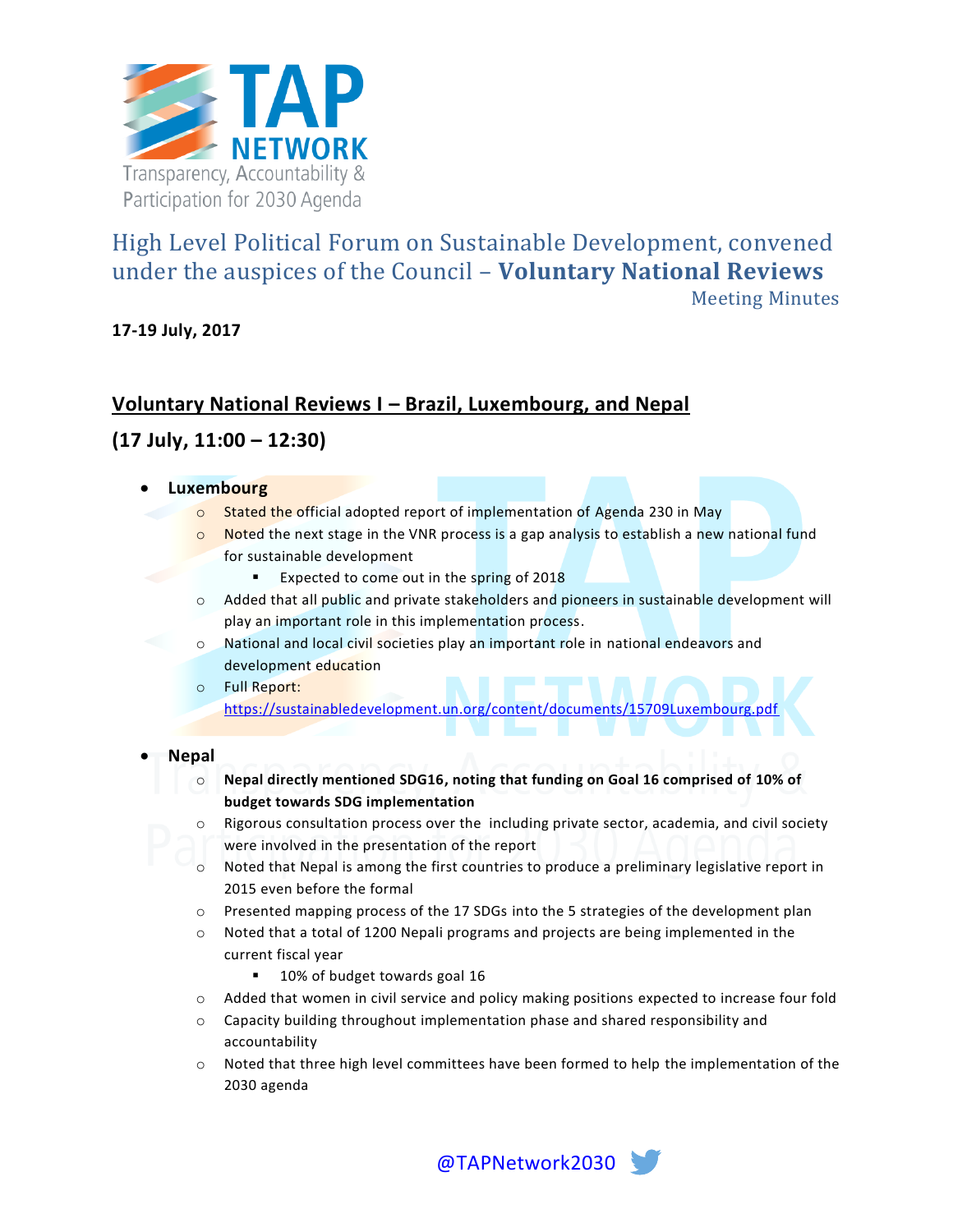- At the apex is the committee chaired by the prime minister himself as well as civil society and other stakeholders
	- Added that the government is drafting a document towards a baseline report
- o Challenges
	- Noted the fact that SDGs are interlinked pose major implementation challenges for low income countries like Nepal
	- Added that the process of quickly mainstream sdgs into the provincial and local level planning and budgeting
		- Inadequate database will hinder the monitoring of progress
		- Triangular partnership between government, private sector and development partners is effective in some fronts though there needs reform to prove effective in other places
	- Noted that the mobilization of political will at national level, forging a strong partnership at regional and international levels will be crucial for achieving the SDGs
- o Full Report:<https://sustainabledevelopment.un.org/content/documents/16513Nepal.pdf>

#### **Brazil**

- o Stated that commission on implementation of the SDGs consists of 16 members
	- R8 represent social actors from networks of ngos to entities representing the private sector and academia
		- Chosen in a transparent and democratic matter
		- Allow for participation of under entities from government and societies
- o Noted support of creation of subnational commissions to contribute to localizing the 2030 agenda
- o Noted need to highlight future creation of a national system of information which will facilitate flow of information between brazil and international organizations
- o Stated that Brazilian national review incorporates important contributions form external factors such as CSOs
	- civil societies have played a key role in process of disseminating and localizing sdgs
	- civil society working group for 2030 agenda, special thanks
- o of 2030 agenda depends on availability of implementation means in a matter that is compatible with the sdgs
- $\circ$  the gathering here of countries civil societies private sector and international organizations strengthens the idea that we are on the right track towards agenda 2030
- o Full Report: [https://sustainabledevelopment.un.org/content/documents/15806Brazil\\_English.pdf](https://sustainabledevelopment.un.org/content/documents/15806Brazil_English.pdf)

#### **Reflection on Presentations**

- o Women's Major Group
	- Represents group of CSOs from Brazil, Luxembourg and Nepal among others
	- Encourages all three governments to continue to work with all citizens and all levels of civil society to ensure more meaningful engagement



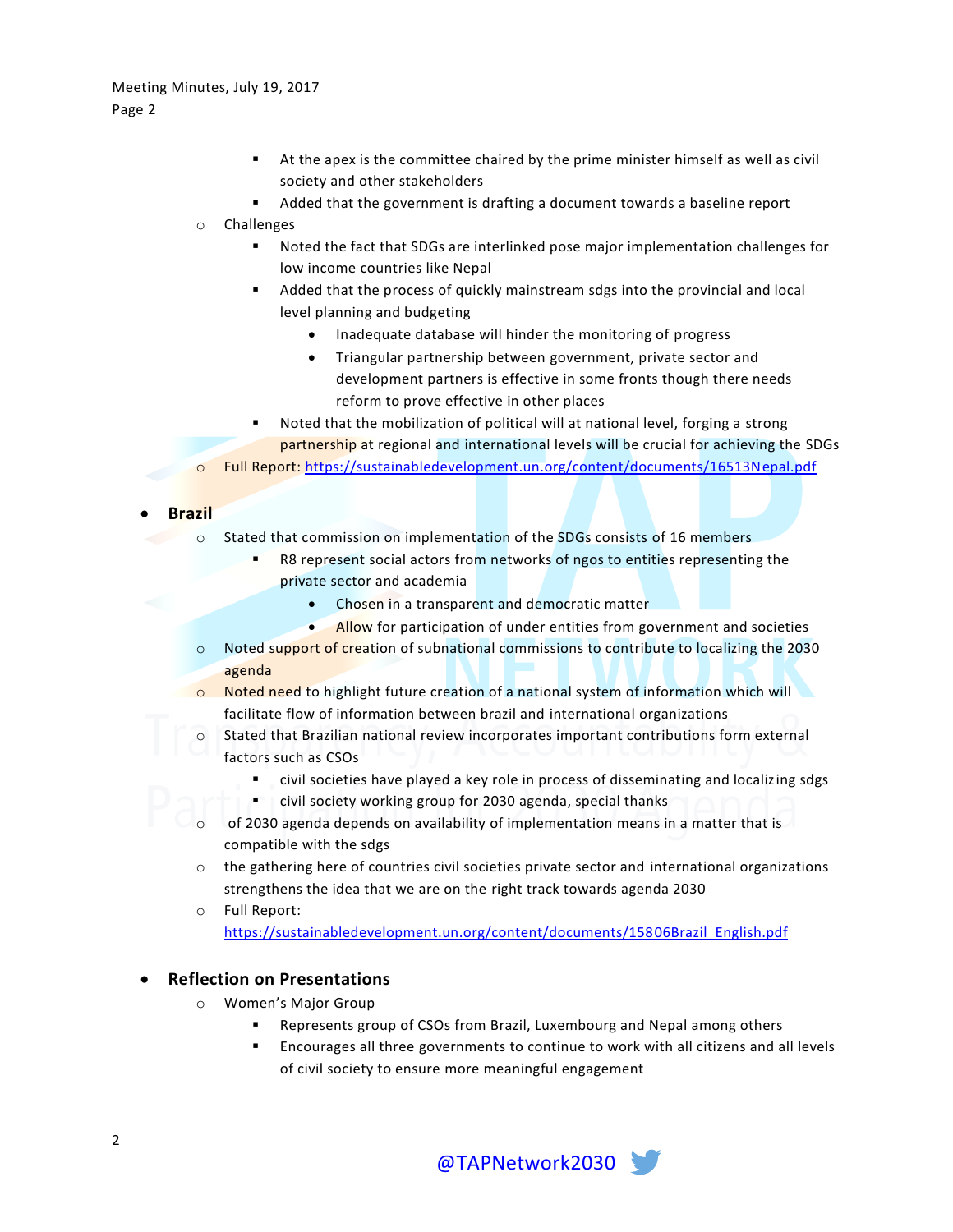- Governments need to go further to have all civil societies involved in sdg implementation progress
- Gulf between ambition and national policies which prevent civil society
- Clear implementation strategy with commitment to engaging and empowering the csos clearly outlined
- How do these countries ensure that blablablablbalba for CSOs is well enforced
- o NGO Major Group
	- Great concern of civil society that much money is flowing towards tax havens instead of going towards the strengthening of CSOs
		- What other actions will be taken to prevent money laundering and corruption

#### **Responses**

- o Luxembourg
	- **Noted that the government has tried to mobilize national resources and engaged in** the OCD department by looking at active participation on maps
	- **Private sector is involved in all our work**
- o Nepal
	- Development with the support and consultation of non-government actors will be regularly done
	- Nepal has made impressive progress in achieving inclusion of various sectors
		- Constitution of Nepal ensures that all sectors are included in the socioeconomic and political development

#### o Brazil

Agreed that civil society needs to engage in a higher level of dialogue with governments and citizens and societies among themselves also need to be more integrated



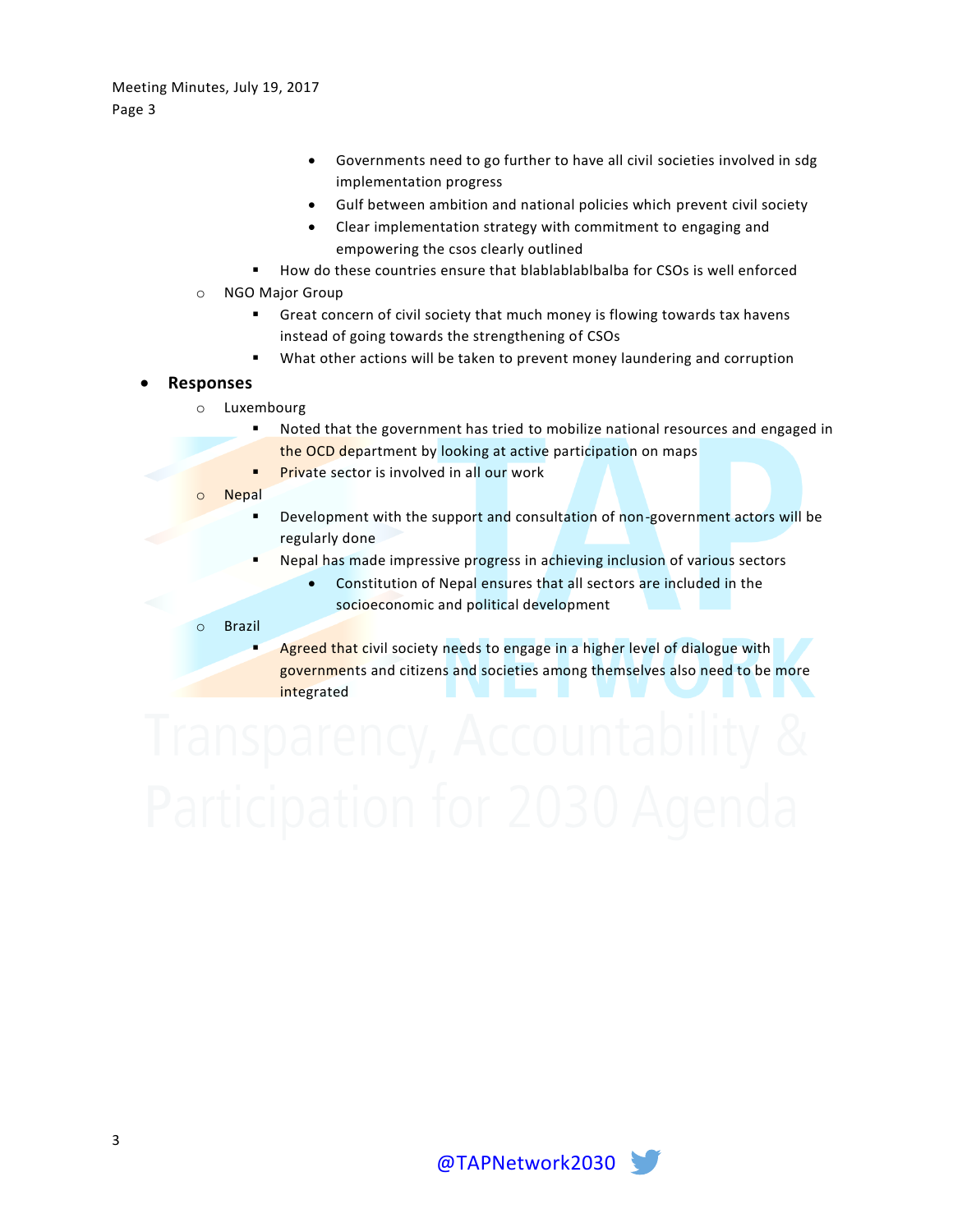## **Voluntary National Reviews II – Monaco, Japan, and Indonesia**

## **(17 July, 12:30 – 14:00)**

#### **Monaco**

- $\circ$  Noted that assistance was carried out with partnerships with all development stakeholders
	- This assistance is a concessional tool without any economic self interest
	- Focus on the LDCs, with difficulty attracting any other type of financing
	- **Monaco allocates 65% of financing to 7 LDCs exclusive as a donation**
- o Added that the government of Monaco works closely with NGOs, state and non-state actors, and businesses
	- Noted that policies that are made are in line with the needs of environmental actors and of NGOs
- $\circ$  Stated that Monaco encourages discussion, which takes place in a variety of institutional for a within the principality
- o Floor Opened for Questions
	- **E** Scientific and Technological Community Major Group
		- It is only possible to achieve sustainable development with meaning involvement with worldwide participations?
		- What steps have you taken in the core design implementation and monitoring of national policies, including through data collection
		- How does Monaco ensure efforts to collected desegregated data for peoples in situations of marginalization?
- o Full Report:<https://sustainabledevelopment.un.org/content/documents/15697Monaco.pdf>

#### **Japan**

- o Noted work towards implementation a "SDG promotion headquarters" as well as held multistakeholder meetings
- o Stated that by combining wisdom of various stakeholders including civil society, business, and government, Japan will strive for the SDGs at home and abroad through the "PPAP" (Public Private Action for Partnership) program
- $\circ$  Added that key to achieving SDGs is the empowerment of children and youth
- o Noted that the establishment of a forum of dialogue with NGOs and CSOs in partnership with the youth
- o Floor Opened for Questions
	- Japan Youth Program for Sustainability, UN major group for Children and Youth
		- How can there be guaranteed an institutionalized space where a meaningful engagement takes place that ensures voice of the marginalized and are reflected in implementation and policies
- o Full Report:<https://sustainabledevelopment.un.org/content/documents/16445Japan.pdf>

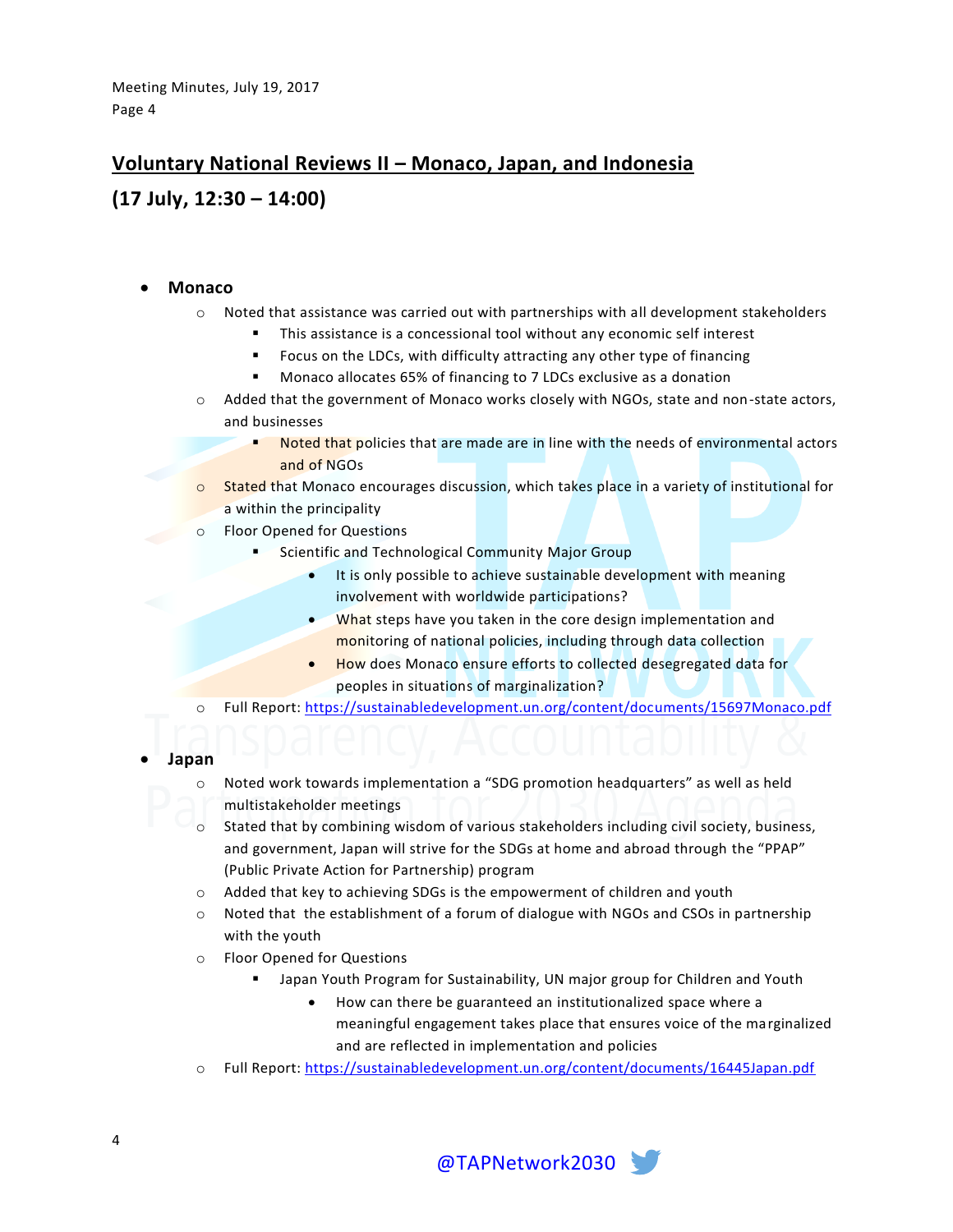### **Indonesia**

- o Noted that a presidential decree has been adopted earlier this month to establish SDG implementation and an inclusive national cooperation team under the president's direct leadership
	- All stakeholders are involved, including 4 participation platforms
		- Government and parliament
		- Philanthropy and business
		- Civil society
		- Organizational media
- o Noted efforts towards advancing partnership across all stakeholders and all levels with regards to data
	- Partnerships with banking for implementing health of Indonesia
	- **Increases accuracy, encourages financial inclusion**
- o Added that having valid and reliable data is kept requisite to making informed policies
	- Our database is continuously certified and validated
- o Added that progress was only made possible through international stakeholders including parliament, civil society, philanthropy, business academy,
	- **The Indonesian government would like to thank all of those who have contributed** to the formulation of Indonesia's national voluntary review
- o Floor opened for Questions
	- No questions related to SDG16
- o Full Report:

<https://sustainabledevelopment.un.org/content/documents/15705Indonesia.pdf>

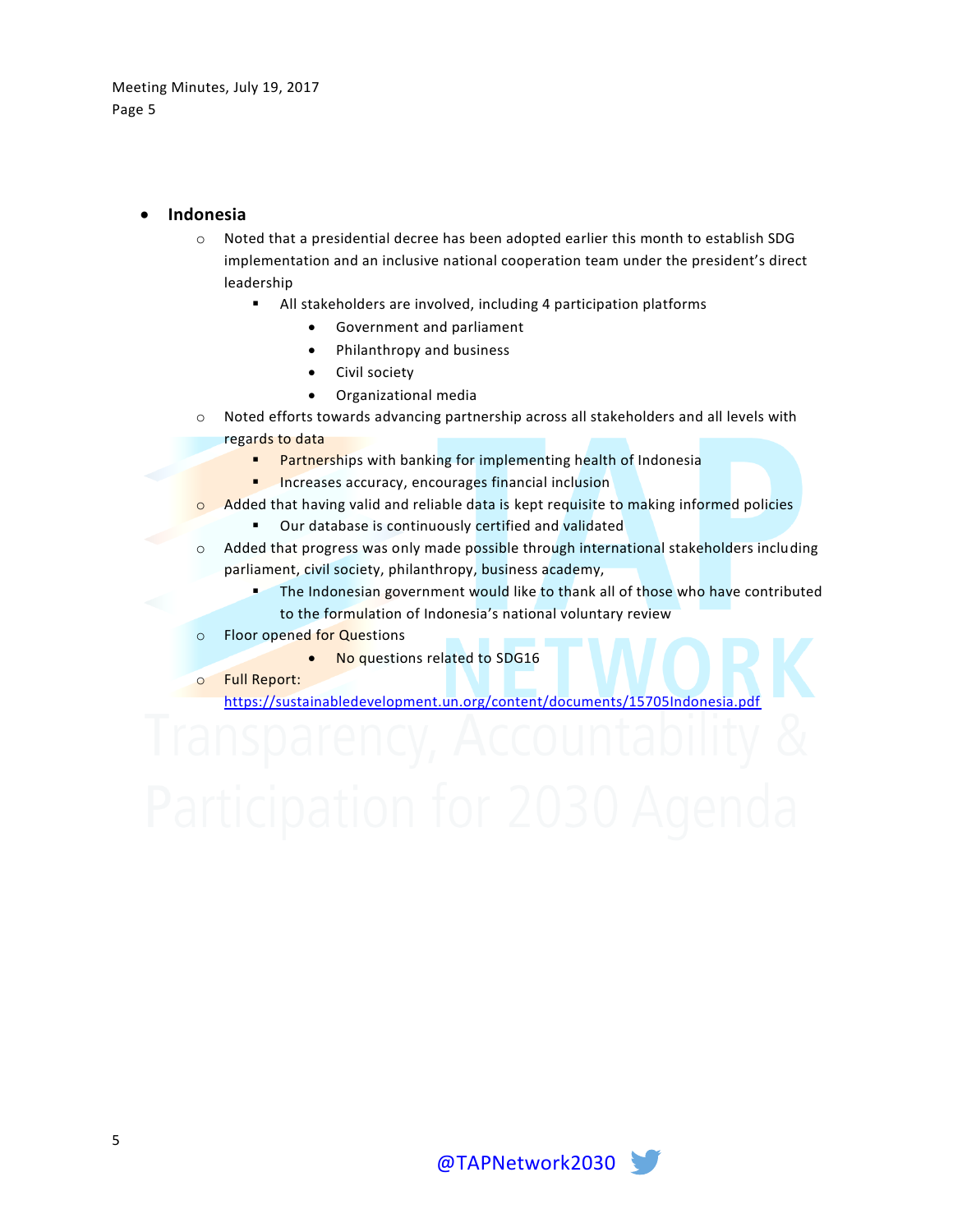# **Voluntary National Reviews III – Costa Rica, The Netherlands, Bangladesh, and Kenya**

**(17 July, 15:30 – 17:30)**

### **Costa Rica**

- $\circ$  Noted that Costa Rica was the first country in the world to sign a collective commitment at the high level to achieve the SDGs, with three branches of republic, faith based organizations, universities, local governments, and private sectors acting as witnesses
- $\circ$  Added that working groups have been set up including with civil society
	- In terms of accountability, this is carried out through the SDG advisory committee and the SDG forum
- o Full Report: [https://sustainabledevelopment.un.org/content/documents/15846Costa\\_Rica.pdf](https://sustainabledevelopment.un.org/content/documents/15846Costa_Rica.pdf)

#### **The Netherlands**

- $\circ$  SDGs at home and abroad are interlinked, in line with the universal nature of the SDGs
	- Added that the country is firmly committed to supporting other countries achieving the SDGs
- $\circ$  Noted that the Netherlands' VNR highlighted cooperation between other actors, including our fellow small island states
- o In Curacao the central government partnered with the youth program in the implementation process of the 2030 Agenda
	- Partnerships are at the forefront of our sustainable development
- o Full Report:

<https://sustainabledevelopment.un.org/content/documents/16109Netherlands.pdf>

## **Bangladesh**

- o Noted that the Sustainable Development Goals are aligned with the Bangladesh 5 year plan from 2015 to 2020
- o Noted documents which work towards SDG implementation
	- Mapping of ministries
	- Data analysis
	- **External tracker to track SDG implementation**
- o Added that different stakeholders, consultations, presentations, workshops on implementation, and discussion with youth is all a part of the national steps towards the 2030 Agenda
- o Full Report: <https://sustainabledevelopment.un.org/content/documents/15826Bangladesh.pdf>

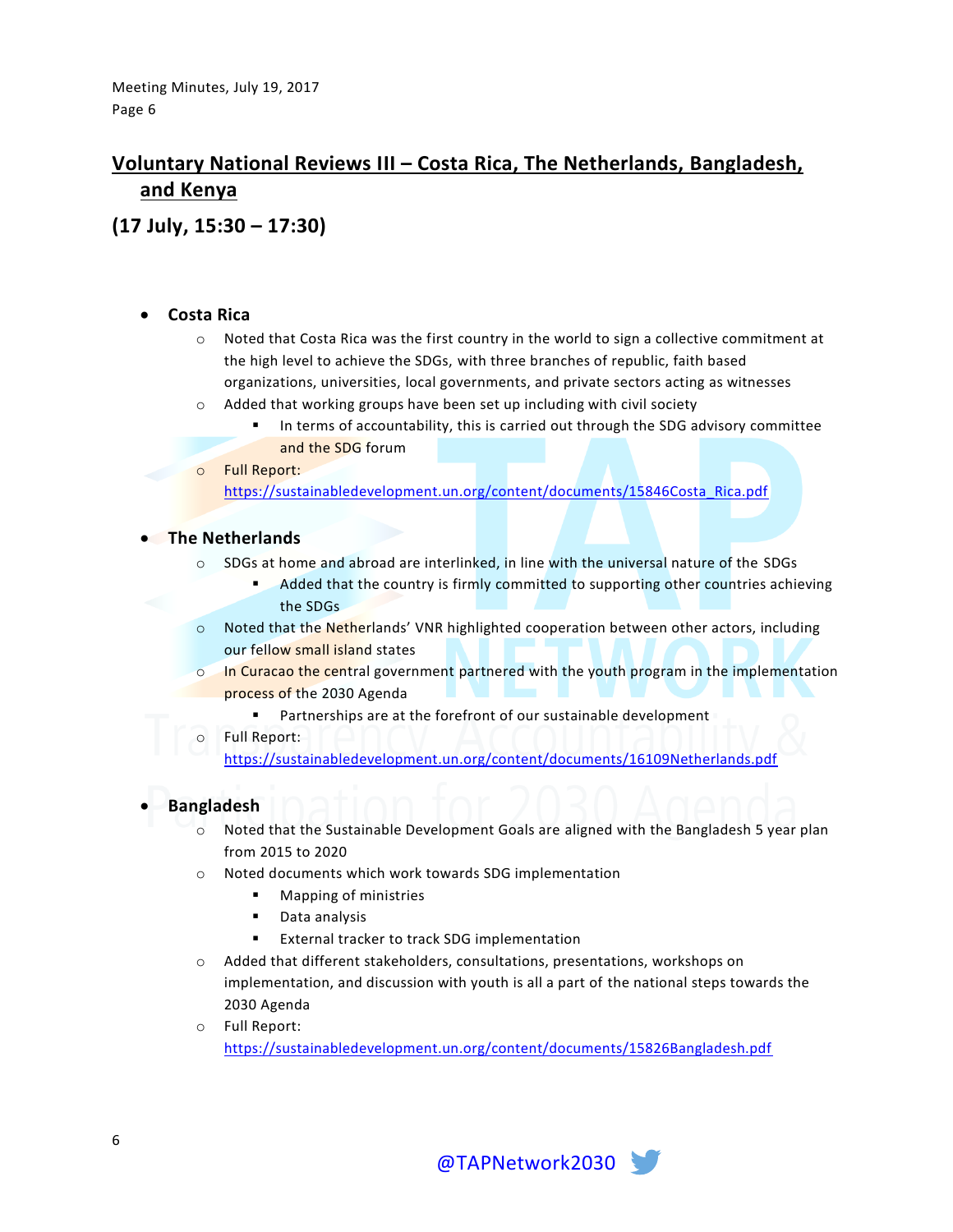- **Kenya**
	- o Stated that the government works in collaboration with various partners, CSOs, various ministries, agencies, private sector, as well as other public sector organizations
	- o Noted that implementation has come with challenges, one of the key challenges is an inadequate disaggregated data, we will be reviewing the national statistical system to allow for more and better data collection
	- o Full Report: <https://sustainabledevelopment.un.org/content/documents/15689Kenya.pdf>

### **Reflection on Presentations**

o No questions in relation to SD16



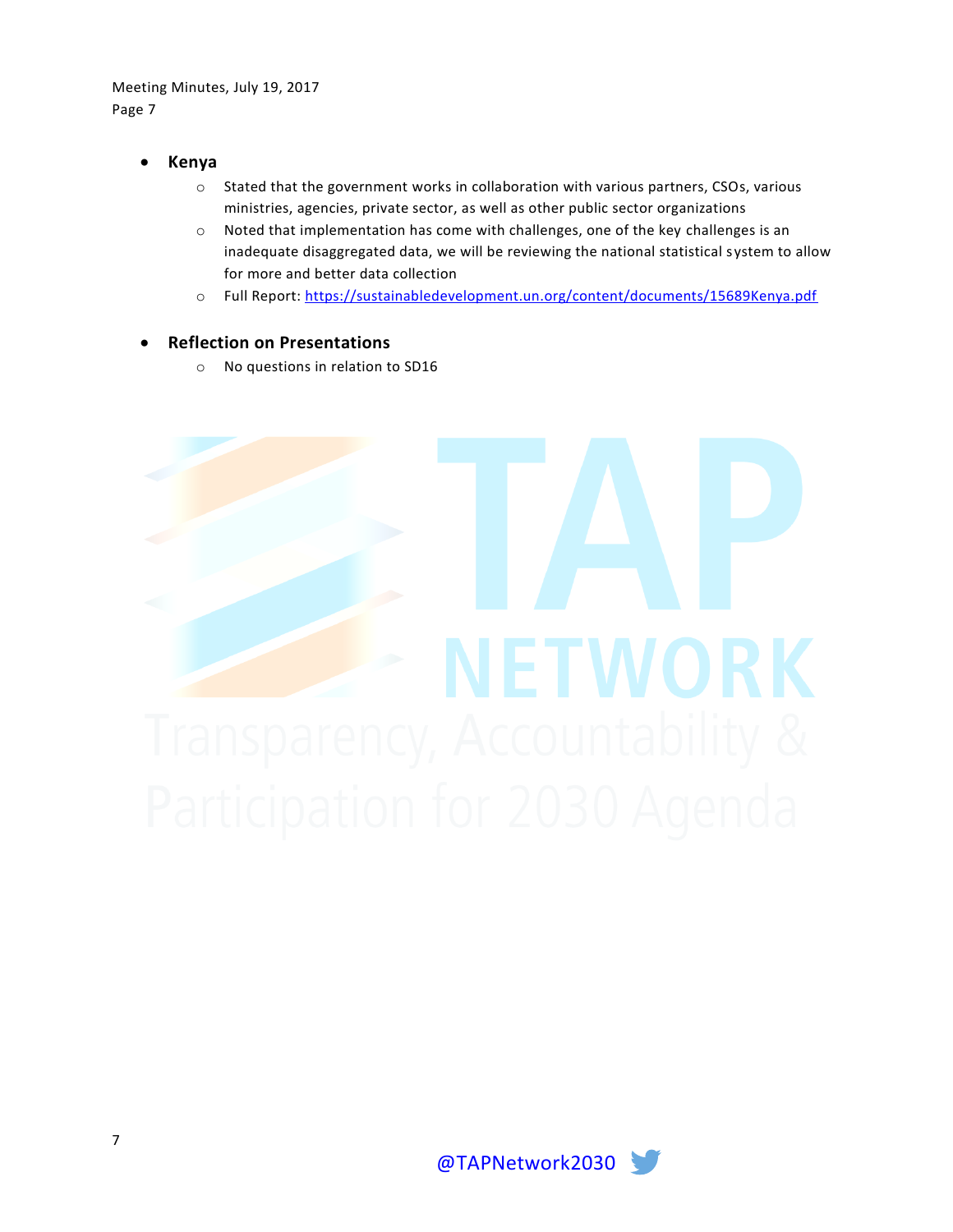## **Voluntary National Reviews IV – Chile and Malaysia**

## **(17 July, 17:30 – 18:30)**

- **Chile**
	- $\circ$  Noted that the process involved working together with academia, civil society, and government agencies and private sector in a process of mainstreaming and participation both in the regional and national levels
		- Active civils society within nation
	- o 4 major pillars of SDG implementation
		- Achieving sustainable and inclusive economic and social development
		- **Reducing inequality and poverty**
		- Addressing climate change
		- **Bolstering institutions and democracy**
		- These reflect our major political challenges to the present and future
	- o Noted that there can be citizenship and social citizenship without exclusion of any kind for participation
	- $\circ$  Stated importance of strengthening partnerships with sustainable development for adequate means of implementation
	- o Full Report:<https://sustainabledevelopment.un.org/content/documents/15776Chile.pdf>

#### **Malaysia**

- o Emphasized that the people are at the center of all sustainable development efforts
- o Stated 3 pillars of NEM (domestic development) policy
	- High income
		- Inclusivity
		- And sustainability
		- These are unsurprisingly in parallel with 3 themes of SDGs: economy, social, and environmental
- $\circ$  Added that no section of Malaysian society is left behind by participation in economic growth
- o Mapping and conducting studies of data readiness and gap analysis with civil society to align SDGs with the  $11<sup>th</sup>$  Malaysian plan
- o Floor Opened for Questions
	- Indigenous Peoples Major Group
		- What can Malaysia give pertaining to rectifying the lack of disaggregated data on development and land matters impacting indigenous peoples
	- Children and Youth Major Group
		- CSO of Malaysia acknowledge that the government has engaged with us during the VNR process
			- o But it must go beyond consultative inputs it must be a genuine partnership in sustainable and just development

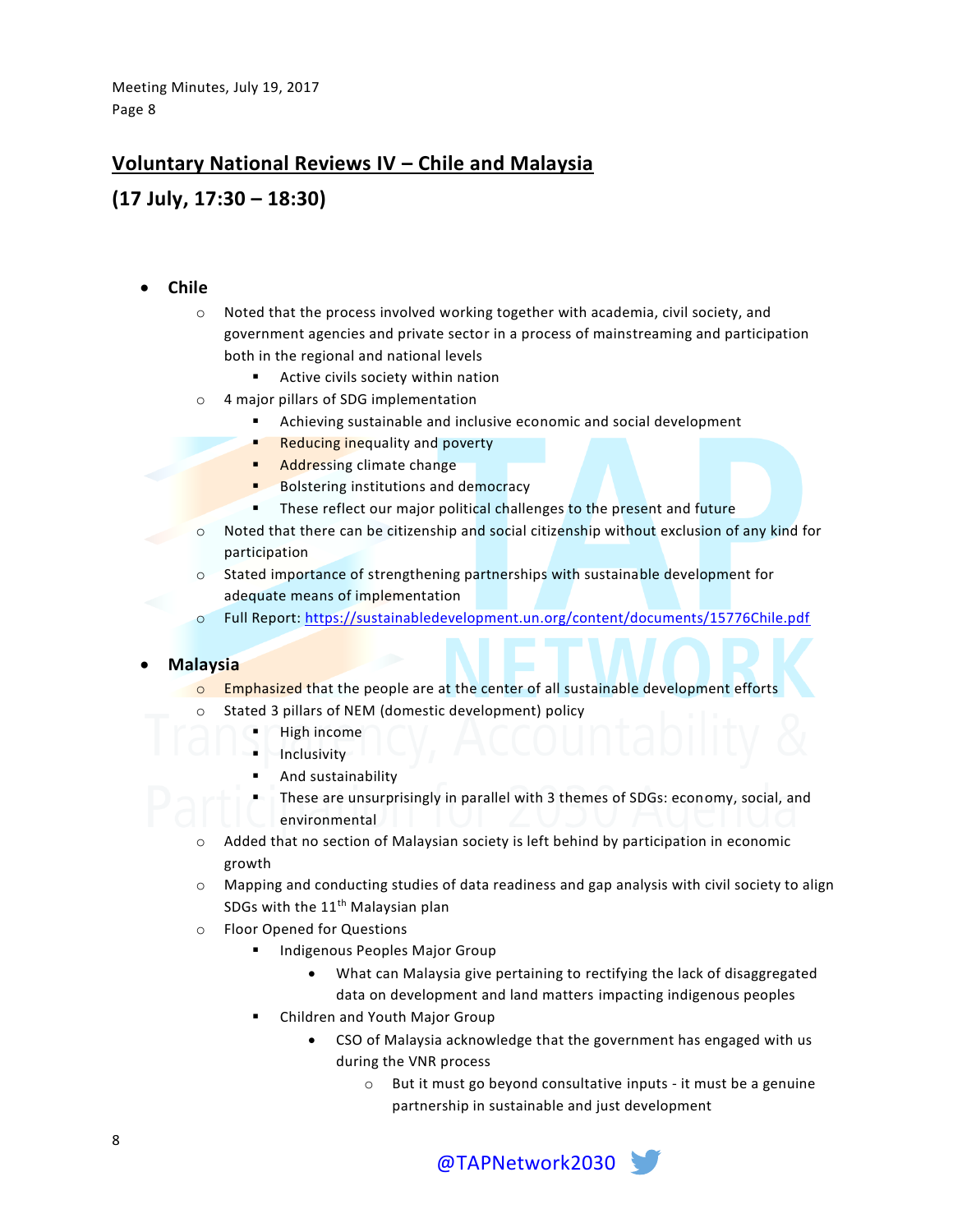- NGO Major Group
	- Strengthening CSO partnership into a more meaningful expression to see impact in terms of delivery and implementation also in sub-regional and local levels
- o The department of statistics of Malaysia is to collect and tabulate quality data, and data from the civil society organizations will be checked as well
- o The Malaysian government goal is to give priority to targeted groups through various inclusive programs including capacity building
- o Particularly with the CSOs we will work together to see all issues pertaining to targeted groups
- o Participation of non-state actors is imperative
	- We are adopting engagement with all communities from all sections of society in formulating TN50, our development aspiration for the next 30 years
	- Programs by NGOs and CSOs further complement efforts towards poverty eradication
- o Full Report:<https://sustainabledevelopment.un.org/content/documents/15881Malaysia.pdf>

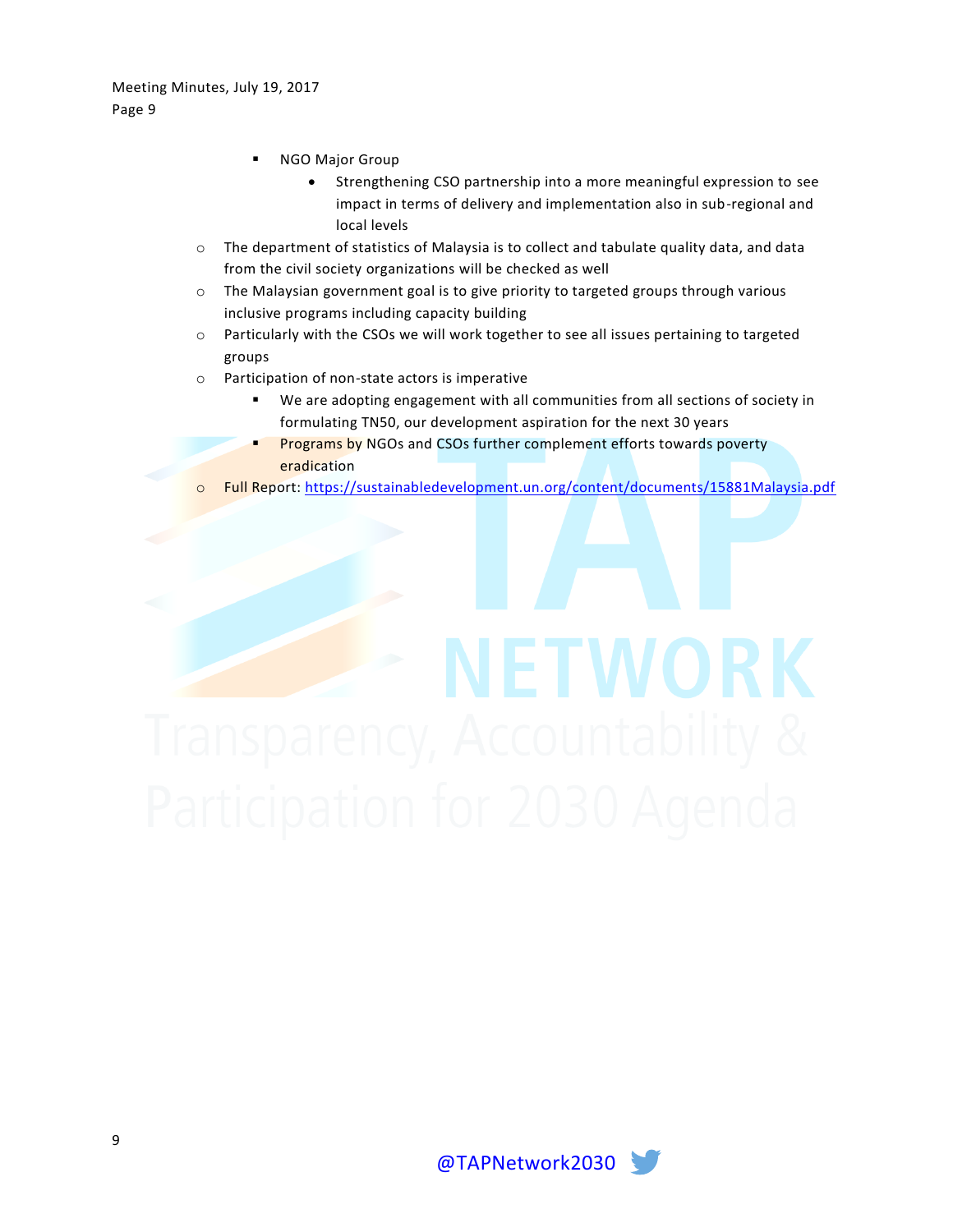## **Voluntary National Reviews V – Belgium, Benin, and Peru**

## **(18 July, 9:00 – 10:30)**

### **Belgium**

- o **Belgium invited a youth representative from Belgian civil society network to speak**
- o Stated that the government wishes to work together with civil society organizations in the implementation of the Sustainable Development Goals
- o Noted that all relevant stakeholders should collectively define the level of ambition Belgium needs to implement the SDGs in each of its 3 dimensions
- o Fighting the gender gap is one of the priorities of Belgium
	- Stated that there is no sensible argument to say that a woman cannot decide what to do with their own body
- o Full Report:
	- [https://sustainabledevelopment.un.org/content/documents/15721Belgium\\_Rev.pdf](https://sustainabledevelopment.un.org/content/documents/15721Belgium_Rev.pdf)

**Benin**

- o **Benin explicitly mentions SDG16 in VNR Process**
	- Use of SDG 16 for cross sectoral programming monitoring
	- CSO and the private sector depending on their interests will be involved in the sectoral groups
	- **Funds through streamlining**
	- **With regard to domestic resources measures are taken to improve and secure** mobilization through fighting corruption, digital procedures, and tax loopholes
- Noted that the government of Benin is involved in cooperation with development partners through aspiring documents
- o Stated desire to popularize and democratize the ideas around the SDGs
	- Awareness has been raised ten and the government has the elaboration of the national development planning process
- $\circ$  Added that the drafting of the third generation of the national strategy for the possibility to measure the achievement was recently made in lieu with the SDGs
- o Noted that framework on law and public/.private partnerships was voted in early 2017 to encourage private sector participation with the SDGs
- o Presented six steps towards national SDG implementation
	- Set up monitoring and evaluation system
	- Identify and project target level for 2020, 2024, and 2030
	- Alignment of National Development Plan with priority targets
	- Alignment of sectoral strategies
	- Develop advocacy document for resource mobilization to finance the SDGs
	- Continue with outreach of awareness activities in the whole communities of Benin
- o Full Report:<https://sustainabledevelopment.un.org/content/documents/15901Benin.pdf>

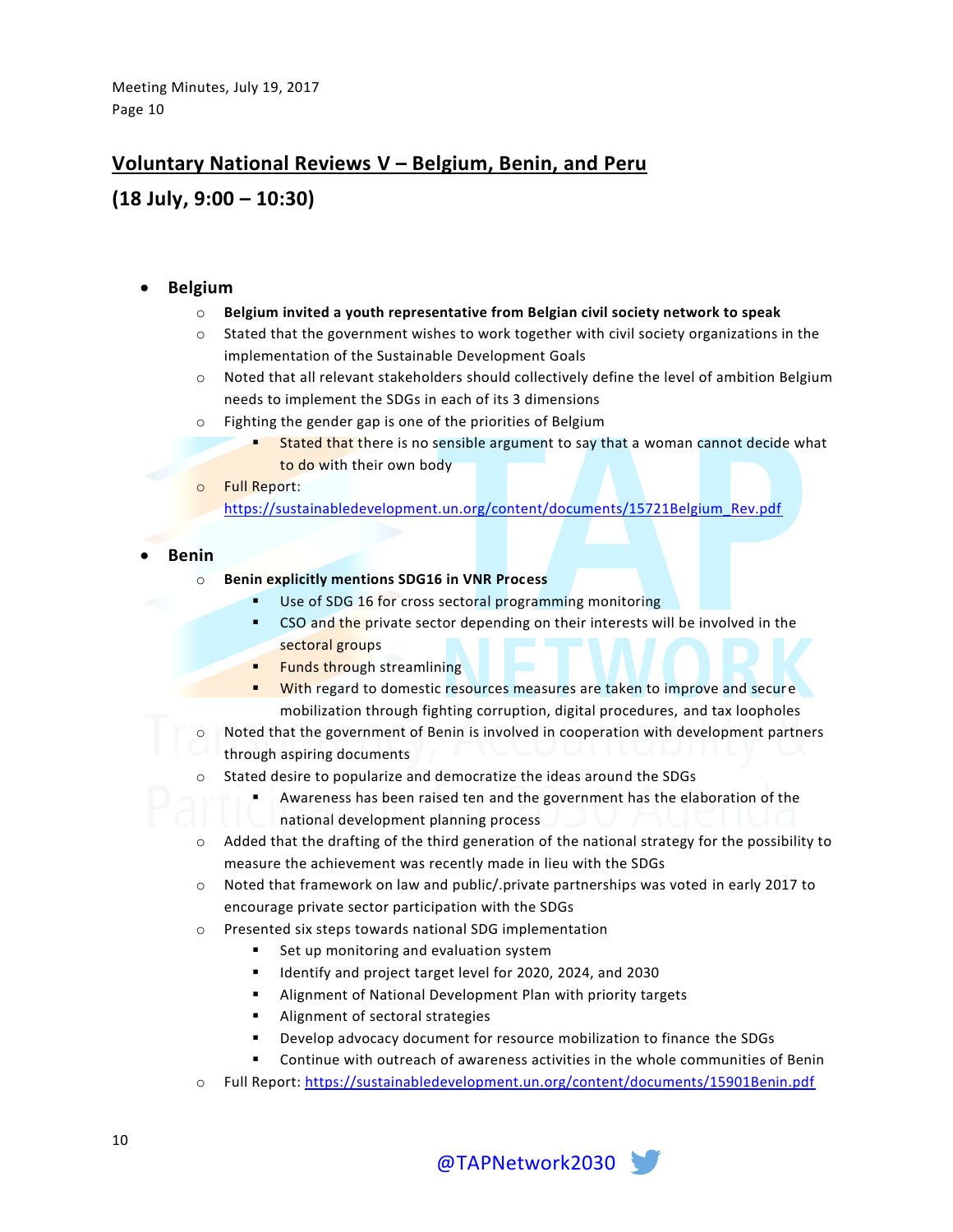### **Peru**

- o Stated that the government of Peru was involved in meetings with highest level experts from all parts of society in Peru to ensure policy coherence
- o Added that the Peruvian forum for national agreement establishes state policies
	- A mechanism created in 2002 as a way to bring together representatives of political parties, states, and civil societies
- o Noted the creation of a strategic planning cycle for continuous improvement
	- Within this is an organization for monitoring progress, including the national statistics institute
		- This organization has monitored our progress on the sdg indicators
		- Is in line with the monitoring process proposed by the UN statistical commission
		- Availability of 110 different sources of data being used to develop baselines
	- The government organizes civil society meetings and who gives data from a local level
- o Noted the work towards the production of annual reports bringing in business, private sectors, civil society, and more in the process
- o Full Report:<https://sustainabledevelopment.un.org/content/documents/15856Peru.pdf>

#### **Reflection on Presentations**

o No questions in relation to SD16

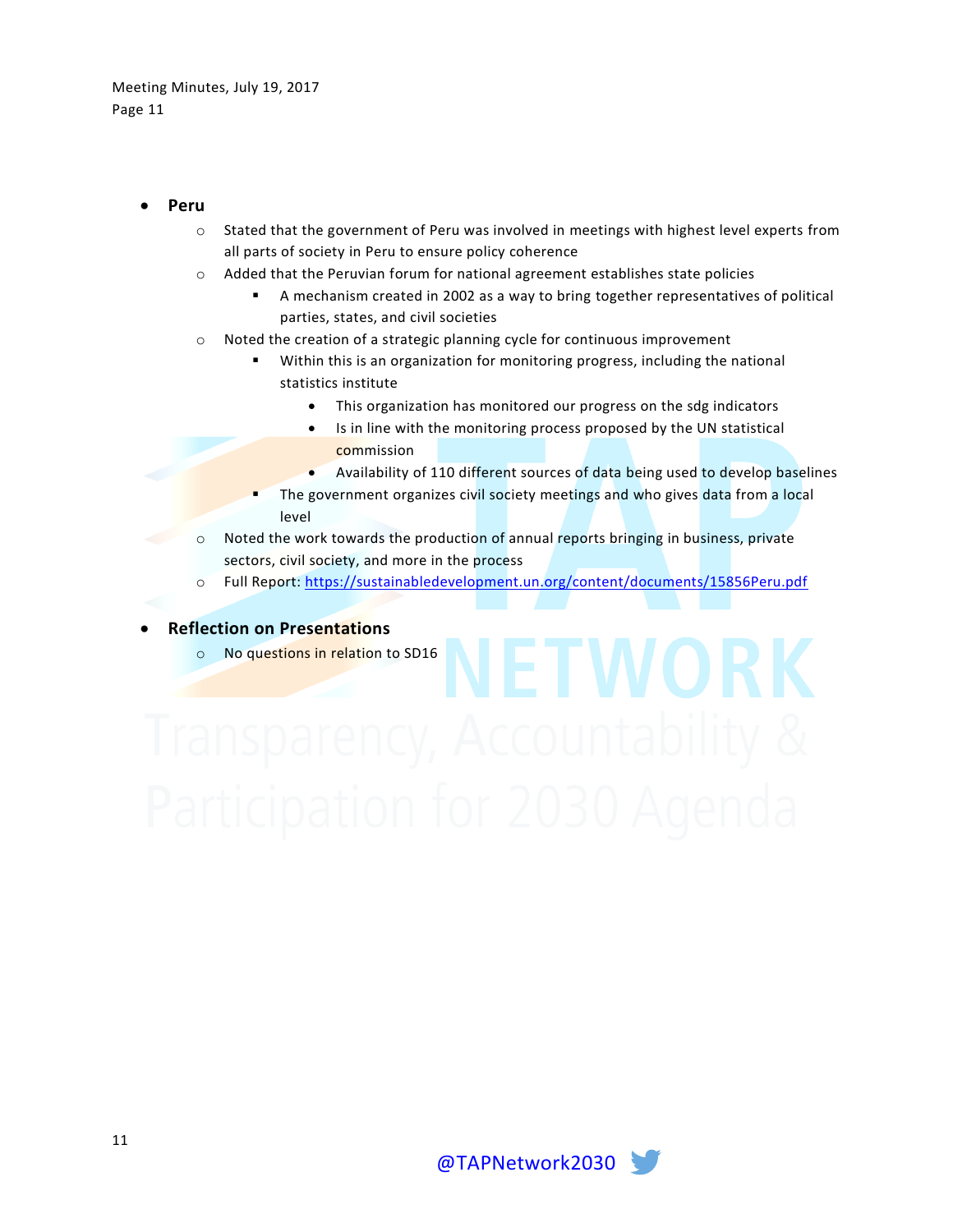## **Voluntary National Reviews VI – Guatemala, Italy, and Zimbabwe**

## **(18 July, 10:30 – 12:00)**

#### **Guatemala**

- $\circ$  Guatemala is working with civil society organizations and NGOs, and emphasizes citizen participation.
- $\circ$  Noted that efforts are being made in raising knowledge of the SDGs through regional workshops aimed towards various organizations for marginalized peoples
	- 5 state process involved 144 workshops and participation of 1200 individuals
- $\circ$  Also noted efforts towards undertaking analysis of the capacities that the countries have to report on the indicators enshrined in the prioritized sdg agenda
- o Noted importance of statistical information as well as generate partnerships for development, meanwhile integrating SDGs into this national agenda has generated methodologies to ensure our work is really felt on the ground
- o Added that the fight against corruption is key
- o Full Report:

<https://sustainabledevelopment.un.org/content/documents/16626Guatemala.pdf>

#### **Italy**

- o **Italy invited a civil society representative to speak on their involvement in the SDG implementation process**
- o Presented integrated policies called the NSDS shares goals and ac actions for an integrated policy
	- People
		- Planet
	- Prosperity
	- Peace
	- Partnership
- Noted that the prime ministers council is in charge of coordinating strategy with collaboration of other ministries
- o Added that participation is fundamental to assure full respect to the principles of agenda 2030
	- Minister of environment will coordinate a forum regarding the internal dimension open to civil society to experts and representatives of institutions
	- Civil society will be involved in every aspect of cooperation
- o Further noted that such sectors and themes reflect the integrated nature of the agenda and advocates that will be carried out revenue to the sdgs and targets
- $\circ$  Added that governance, democracy, and human rights, are among those at the heart of the Italian development strategy
- o Stated that all sectors including civil society contributed their ideas to the final version of the 3 year document, which is in the process of updating for the 2017-2019 period

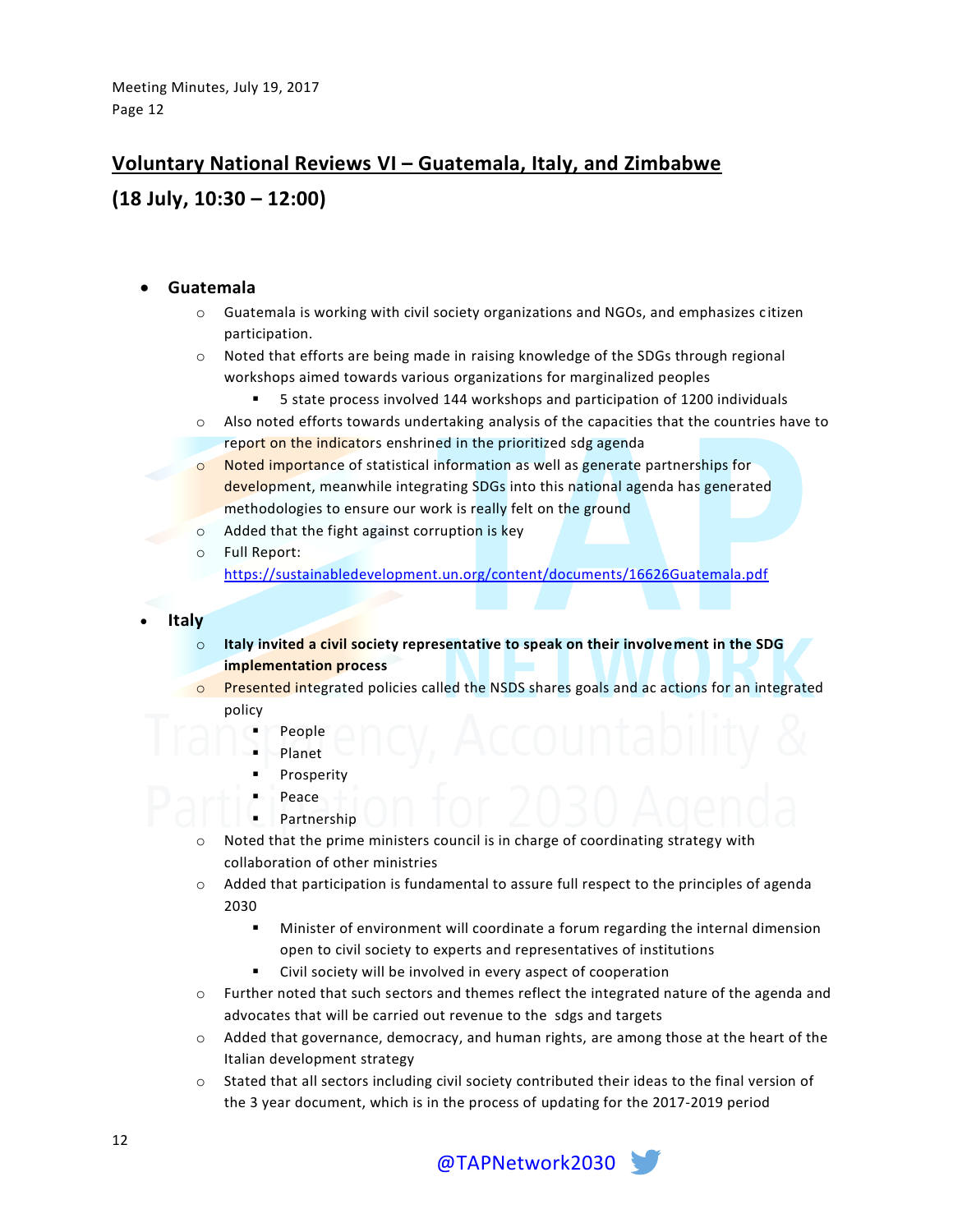- $\circ$  Italian civil society representative (Italian alliance for sustainable development est feb 2016) ASVIS
	- This organization now gets together more than 170 organizations of Italian civil society
		- **Especially 2<sup>nd</sup> level organization such as research foundations, trade unions,** etc
		- Largest ever created alliance of Italian civil society
		- More than 300 experts working in different working groups
- o Full Report:<https://sustainabledevelopment.un.org/content/documents/16341Italy.pdf>

#### **Zimbabwe**

- o Noted that the SDG process involved extensive consultation with government ministries, private sector, development partnerships, UN organizations, civil society, women's groups, the youth, and others
- o Presented the ZUDAF 2016 2030 program, which has initiatives in 6 areas, including good governance
- $\circ$  Stated that sustainable development is consistent with Zimbabwe's development vision and is at the core of the nations policies
- o Noted baseline data for selected indicators for the institutional framework
	- Institutional framework includes SDG working groups
		- They report to a steering committee which consists of the minster for macroeconomic planning, as well as civil society, private sector, and UN members
	- Parliament plays oversight role and facilitates sdg implementation
	- Strengthening stakeholder participation in all processes and at all levels, i.e. national, provincial, and district level
- Noted the following next steps:
	- Enhance private sector involvement to bridge financing gap
	- Improve the involvement of local authorities to create critical mass around sustainable development
	- Increase public awareness, knowledge, and perceptions of SDGs
- o Full Report: <https://sustainabledevelopment.un.org/content/documents/15866Zimbabwe.pdf>

#### **Interactive Dialogue**

- o Representative from Thailand
	- Would like further elaboration on data and statistical collection on the engagement of general public on SDGs for Guatemala
- Moderators did not allow civil society to speak due to the disturbances (fire alarm) in the meeting earlier taking note of the time

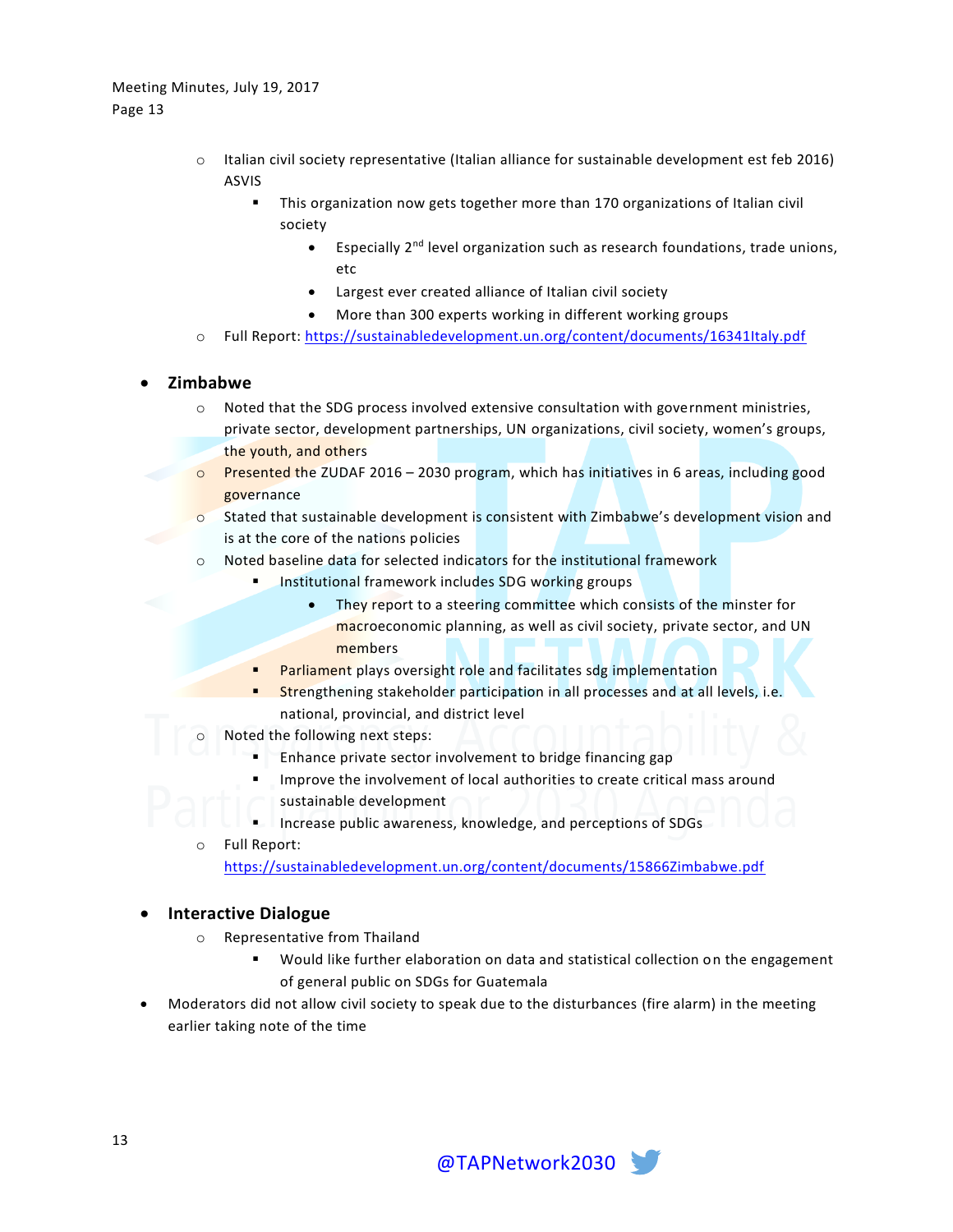# **Voluntary National Reviews VII – Czech Republic, Jordan, Thailand, Argentina (18 July, 12:00 – 14:00)**

- **Czech Republic**
	- o **The Czech Republic invited a Czech NGO representatives to emphasize vision of civil society towards the SDGs and the relationship between NGOs/CSOs and the Czech government**
	- $\circ$  Noted that the Sustainable Development Goals requires good governance to meet citizen needs
		- Added that disagreeably, the target is still far from reality
		- K Noted transparency of public institutions
		- Added that it is worrying that the Czech Republic are far behind the best scoring European countries
		- Added that cooperation matters for the 2030 agenda
	- o Stated that public institution business and CSOs are principles of sustainable development
		- need to bring sdgs loser to the people and share our best practices in doing so
	- o Noted that the Czech Republic had a 'Sustainable Development Goal contest' for each individual SDG
		- **215 projects applied, noting that as proof of a great appetite for global goals action**
		- **Stated that cooperation is needed between public and private sector**
	- o Representative of from a Czech NGO vision for sustainable development agenda
		- Value longstanding relationship between NGO/CSO and the government of the Czech Republic
		- 17 partnership for goals is vital
			- All goals are intertwined
	- $\circ$  Noted need to cooperate across social sectors in the fields from the global to local level
	- o Added that the largest challenge still ahead of with implementation as well as how to get closer to the public and how to get broad support from there
	- o The Czech Republic works with other ngos, government to find legislative solutions, and private sector to find common ground
	- o Questions
		- **NGO Major Group** 
			- Noted appreciation approach to include strengths and weaknesses
	- o Full Report: [https://sustainabledevelopment.un.org/content/documents/15717Czech\\_Republic.pdf](https://sustainabledevelopment.un.org/content/documents/15717Czech_Republic.pdf)
- **Jordan**
	- o **Jordan directly mentions SDG16 in a short promotional video highlighting 'on the ground' progress on SDG implementation in the nation, as well as general strong language on citizen participation**

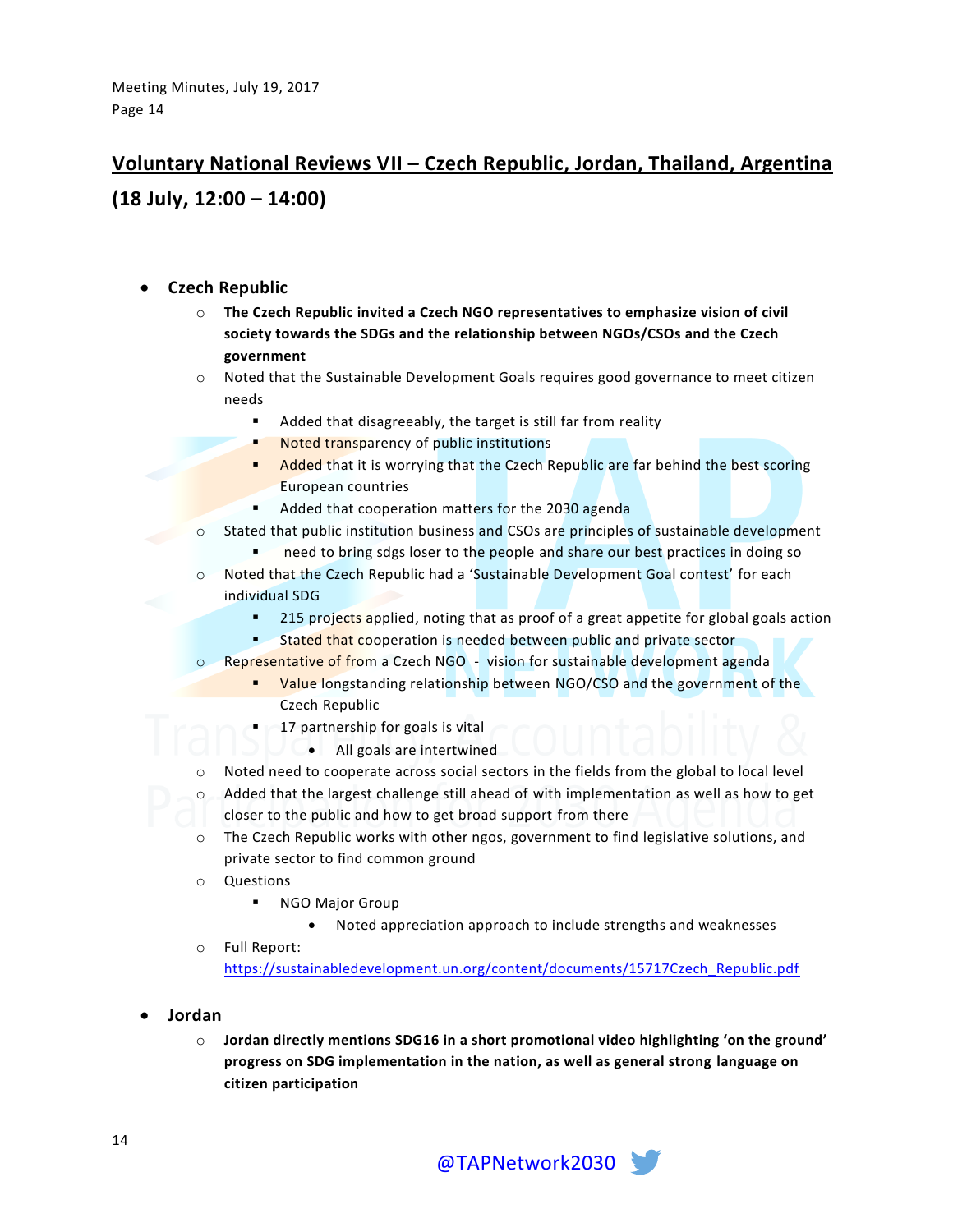- $\circ$  Noted the use monitoring framework for or national integrated development plan to monitor the implementation of the SDGs
- $\circ$  Added that the government has strengthened participation with NGOs and we have worked with 2 working groups as part of the Ngo to ensure freedom of expression
- o Noted interlinkages between working groups and conduction of good mapping to ensure that all are aligned fully with the SDGs
- o Stated that roadmap was developed with participation of all stakeholders and NGOs and UN Agencies
- o Noted the challenges faced
	- **F** Technical capacity gaps and need to strengthen the national statistical system
- o Presented video from the average people in Jordan highlighting the SDGs and their process on the ground in Jordan
	- Including SDG16 stating youth and their well-being as the backbone of the development agenda (by a young Syrian refugee girl living in Jordan)
- $\circ$  With the help of the UN system our national statistical system we build on that
	- **Noted that there is a big gap in the data and that there is need to build the capacity** of the statistical department – and this is not unique to Jordan many countries are having issues on this type of report
- o Noted that regarding inclusivity of all stakeholders, Jordan is a strong believer in open government, and government measures towards SDG implementation fully involve all stakeholders, publishing all reports positive and negative.
- $\circ$  Added that the government will be disclosing all of our data on our website
- o Full Report:<https://sustainabledevelopment.un.org/content/documents/16289Jordan.pdf>

#### **Thailand**

- o Noted that roles of private sector and civil society and local community youth are vital
- o Added that committee on SDG implementation consisting of private and civil society had the single goal to increase the economy and income of people in our communities
	- This led to good governance as one of the tenets
	- The mantra is the people to do the work, the private sector to drive the sector, and
	- public sector to provide necessary support
	- The private sectors contribution, although small, can grow into something more substantial if we all in the sector work together
- o Noted want for cooperation between government and all private sectors and civil society with the goal to improve over the next 6 months
- o Noted a need to meet statistical capacity
- o Full Report:<https://sustainabledevelopment.un.org/content/documents/16147Thailand.pdf>

#### **Argentina**

- Stated that the monitoring the SDGs is made up of relevant feasible core of goals and indicators going down towards 3 levels
- o Noted that this progress is people centered because it seeks to help in poverty and decrease inequality
	- **EXP** Cross cutting because it protects right focus, inclusion of everybody

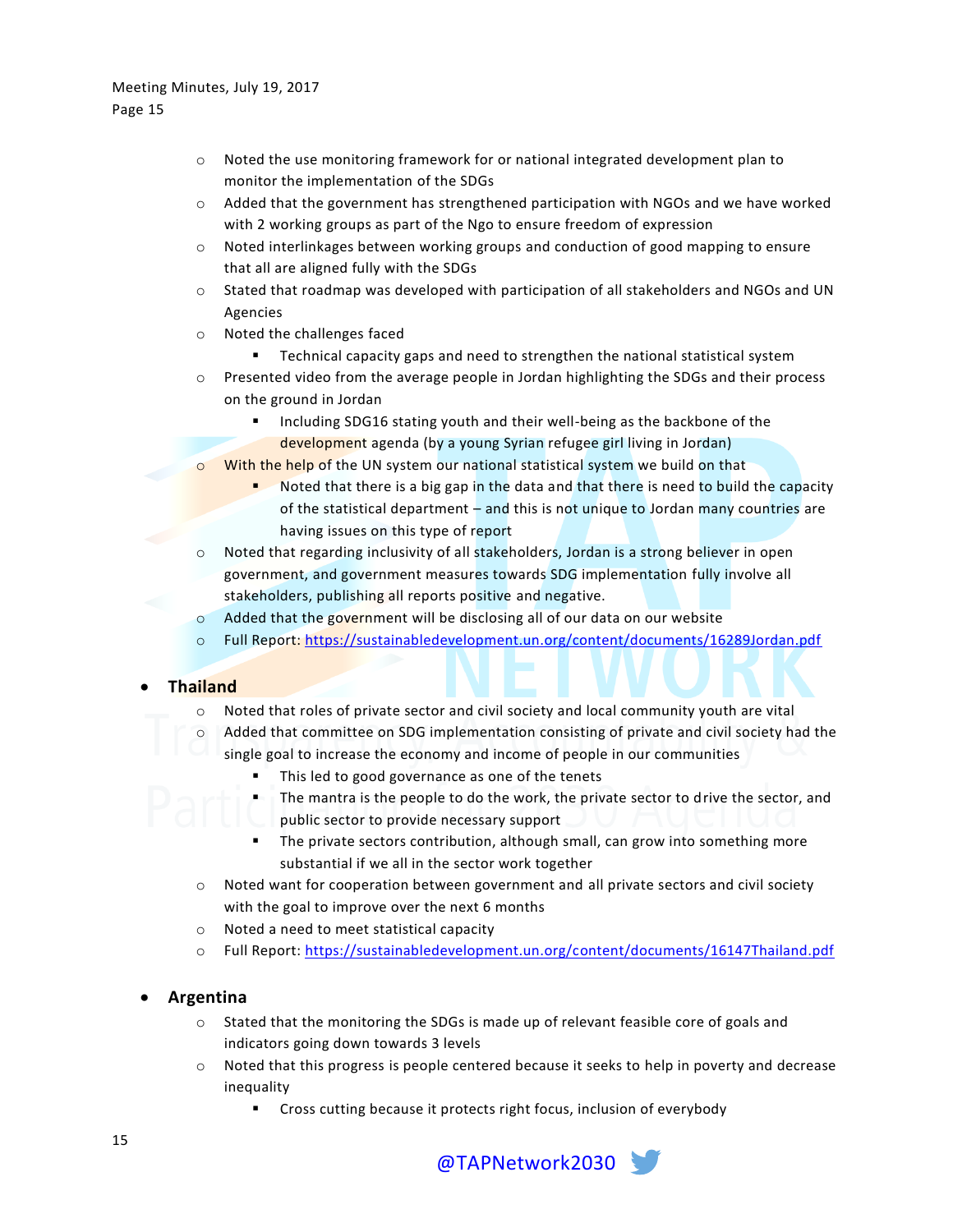- **Participatory because both state and non-state actors are included**
- o Added that the central government counts on provinces to bring about csos and assist in production of specific documents
- o Noted that the Argentine government encourages civil society to enhance their role in the development of the SDGs
	- They have many participatory organizations and so we have a strategy for participation linked with civil society and the community
	- More than 10000 formal and informal ngos were brought into the picture
- And the alliance of a CSO coordinated by the center for the study of women o Full Report:

<https://sustainabledevelopment.un.org/content/documents/16117Argentina.pdf>



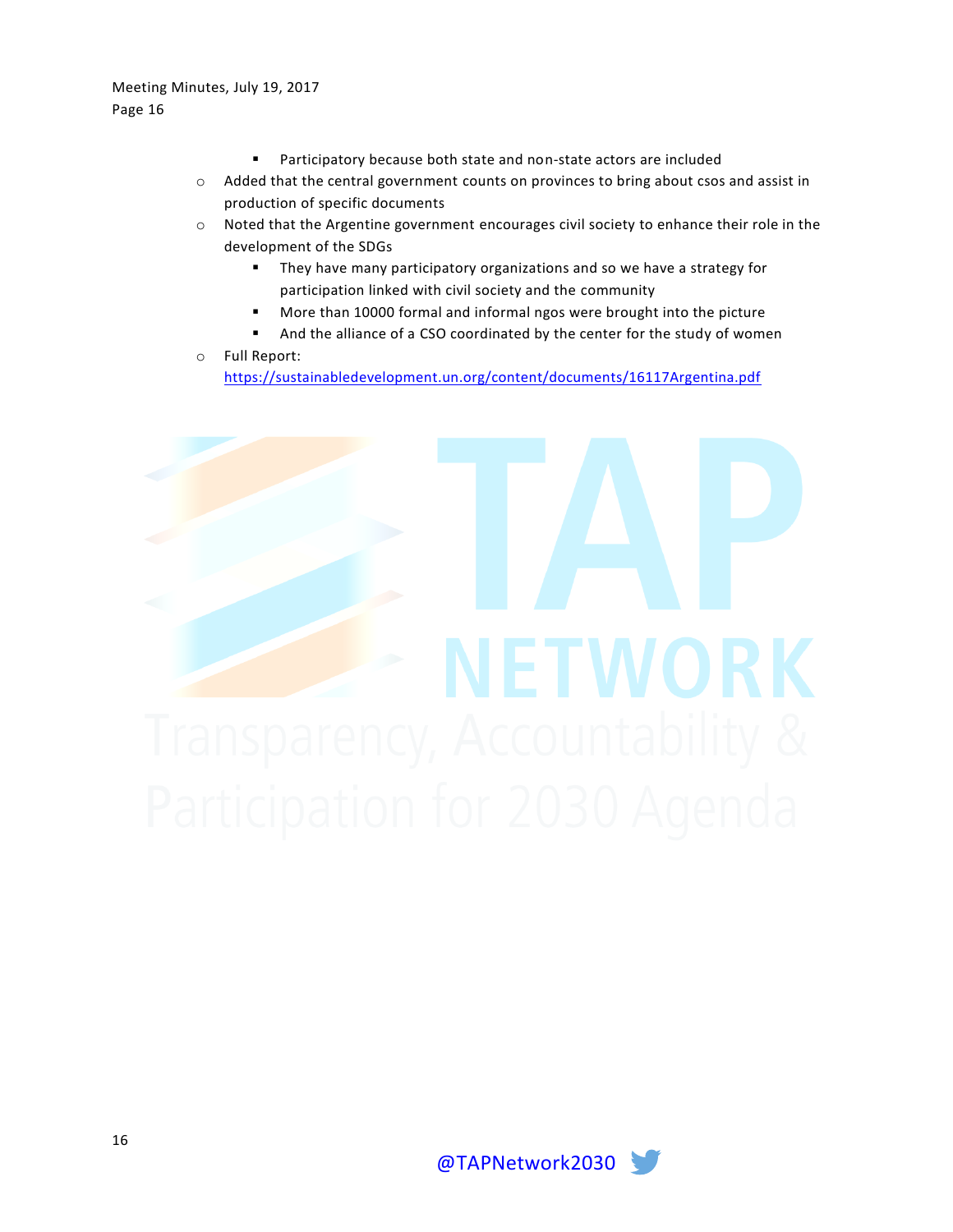## **Voluntary National Reviews VII – Belarus, Portugal, and Uruguay**

## **(18 July, 15:30 – 17:00)**

- **Belarus**
	- $\circ$  Noted that in order to fully monitor sdgs there is a need disaggregate-able data which calls the need for a national data system
		- **Work is under way to set up this system**
	- o Added that Belarus is making progress in advancing multilateral initiatives including one presented by our president
	- o Floor Opened
		- Representative of the Russian Federation
			- Questions regarding the participation of non-state actors in the implementation of the SDGs
	- o Full Report:<https://sustainabledevelopment.un.org/content/documents/16357Belarus.pdf>
- **Portugal**
	- o **Portugal directly mentioned civil society reporting and its implementation through public consultation led by Portuguese civil society**
	- $\circ$  Recognized the need for more attention to peace, security and good governance, with an emphasis on fragile states
	- o Noted a joint multi stakeholder effort towards achieving the 2030 agenda
	- $\circ$  Added that a council of ministers is in a mechanism equal with civil society
		- Cross-sector coordination requirements open to all stakeholders
		- o Noted that the VNR is an implementation support tool
			- It gives baseline info on the main national and regional policies, plan and strategies that contribute to achieving sdgs
		- o Presented the crucial role of the national statistical institute and agency for development cohesion
			- Which provides technical support to commissions and coordinating ministries
		- o Noted that a public consultation took place in 2017 in a process led by Portuguese civil society for shadow reports
		- o Added that the NGO and social economy have joined efforts for specific partners to put in the real world the goals and targets of the SDGs
		- o Full Report: [https://sustainabledevelopment.un.org/content/documents/15766Portugal2017\\_EN.pdf](https://sustainabledevelopment.un.org/content/documents/15766Portugal2017_EN.pdf)

#### **Uruguay**

- $\circ$  Stated that the democratic index with low corruption and under indicators place Uruguay in the top spot
- o Noted method of creating 10 working groups tied to 17 SDGs

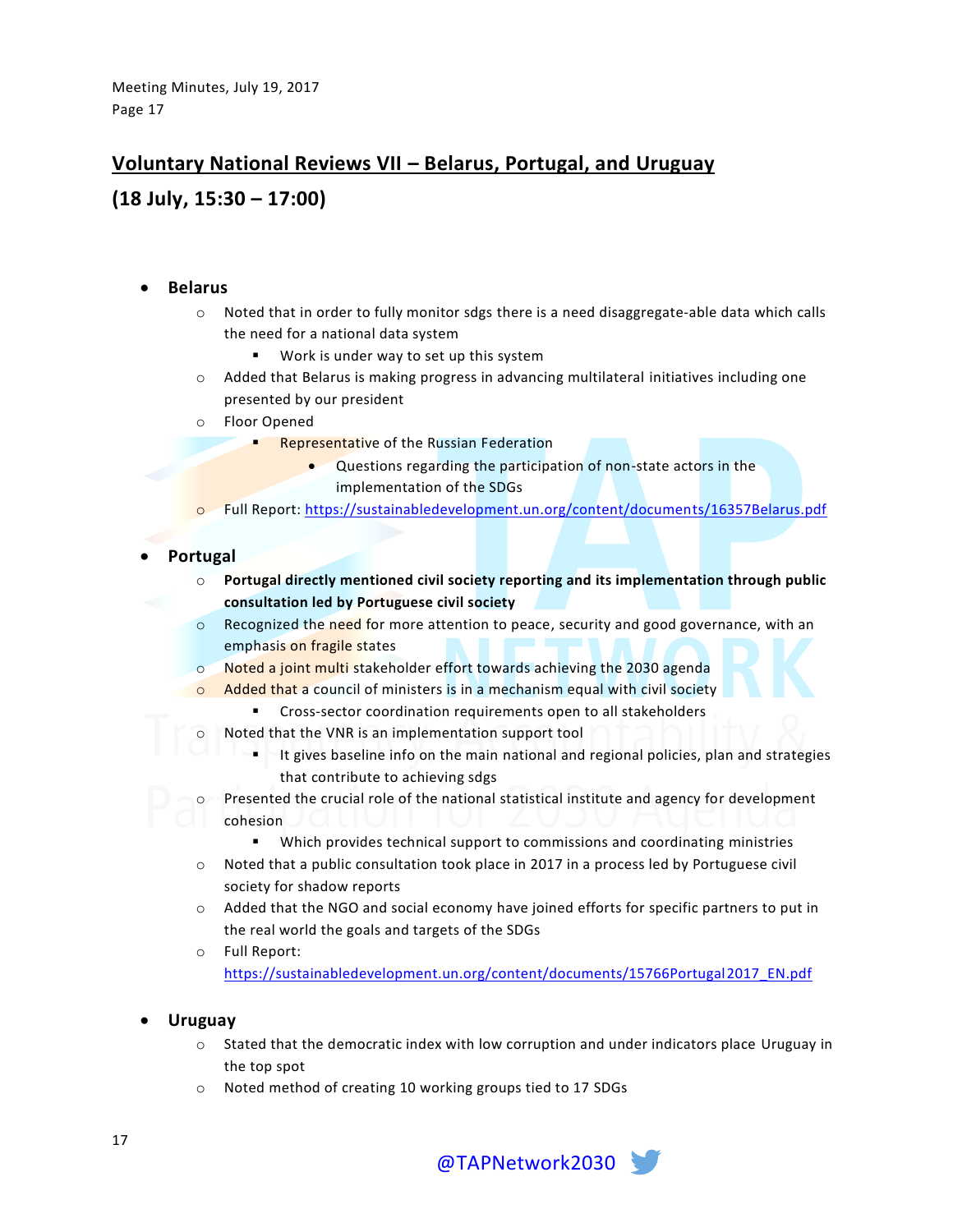- o Added that national and global, public and private partnerships are all need to take forward the 2030 agenda
	- Stated that it cannot expect to be a one size fits all approach
- o 50% of indicators are immediately available to measure
- o Strategic planning on state level and all levels of government, and also in national budget there is a link with the sdgs
- o Added that Uruguay have developed a portal for transparency and streamlined the SDGs
- o Full Report: <https://sustainabledevelopment.un.org/content/documents/15781Uruguay2.pdf>



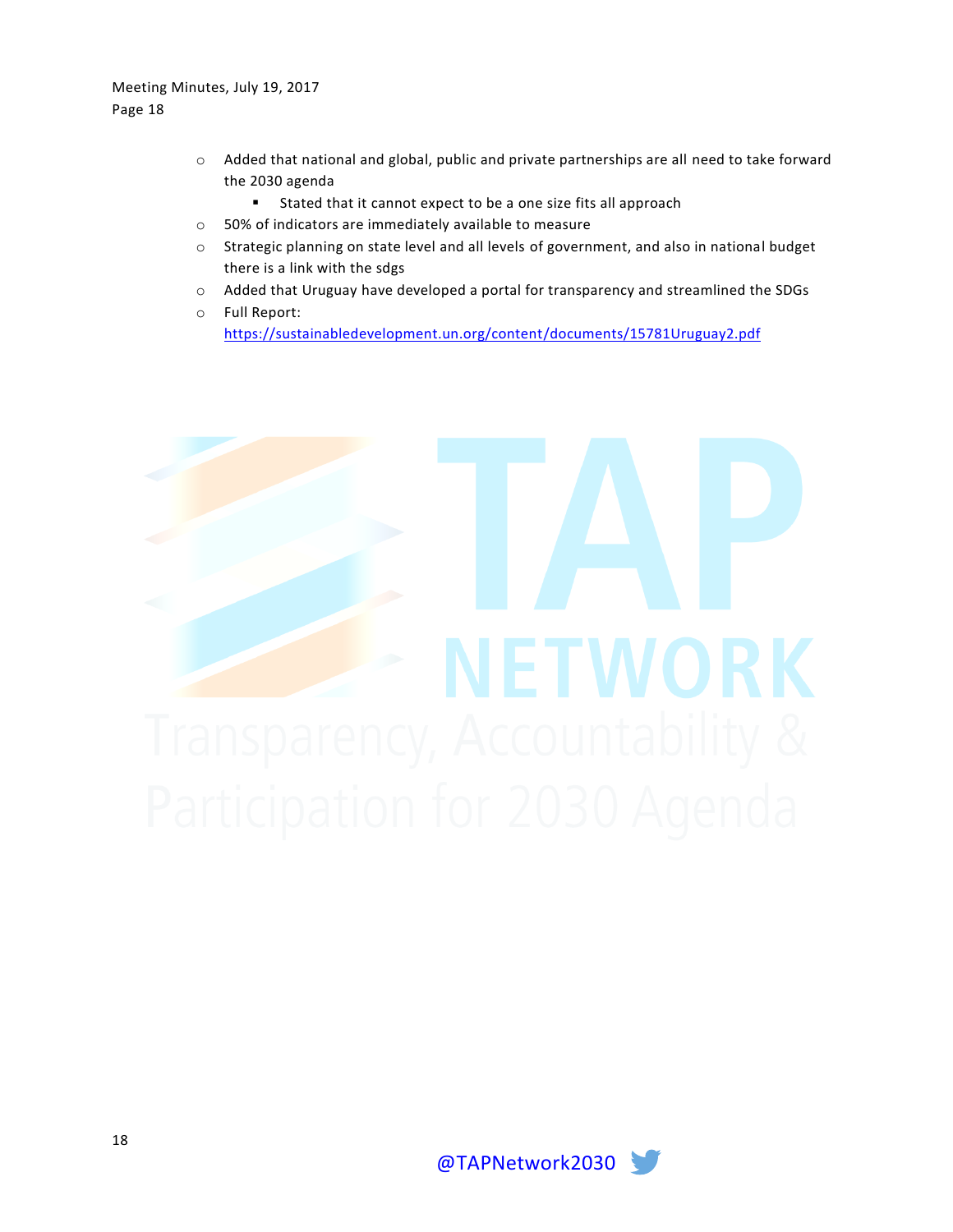## Voluntary National Reviews IX – Sweden, Nigeria, and Panama

## **(18 July, 17:00 – 18:30)**

#### **Sweden**

- o **Sweden directly referenced SDG 16 early in their VNR presentation**
- $\circ$  Reported that Sweden a lot of SDG16 emphasis in the past, such as women's right to vote
- o Noted that building transparent and accountable institutions has been key
	- Added the influence of a strong dynamic innovative private sector
- o Noted that social partners are well organized and have a focus on finding solutions through negotiations

### o Added that through a democratic and political path, Sweden has made a firm model with the ambition to provide access to all sdgs for all citizens

- Many of these are from local self governance
- Local and regional levels are also significant with working together with local businesses and civil society
- o Stated that global and local goals intertwined
- o Added that Sweden's challenges is unsustainable consumption and production patterns
	- **Fall Example 2** Challenges related to inequality remain and have actually in some cases risen over time
- o Noted that solidarity is a cornerstone of our work
	- Sweden has strengthened policy coherence that gives essential place to the rights perspective and the perspective of the poor
- o Summarized that Sweden has local engagement and a broad engagement in all sectors of society for the fulfillment of the agenda
- o Full Report:<https://sustainabledevelopment.un.org/content/documents/16033Sweden.pdf>

### **Nigeria**

- o **Nigeria invited head of a national civil society organization to speak on behalf of the civil society community working on attainment of the sustainable development goals**
- o Stated that CSOs should be a key part of the construction of the VNR
	- Nigerian people and women in particular are very active in the implementation of the SDGs
	- It is important to state that insecurity has negatively affected the implementation of the SDGs
- o Called on worldwide leaders to actively engage wit 2030 agenda by providing an environment for planning, budgeting and allocation for resources rather than military spending
- o Noted that data requires multi-stakeholder collaboration
	- Nigeria called on all partners to support disaggregated data for the implementation for the SDGs

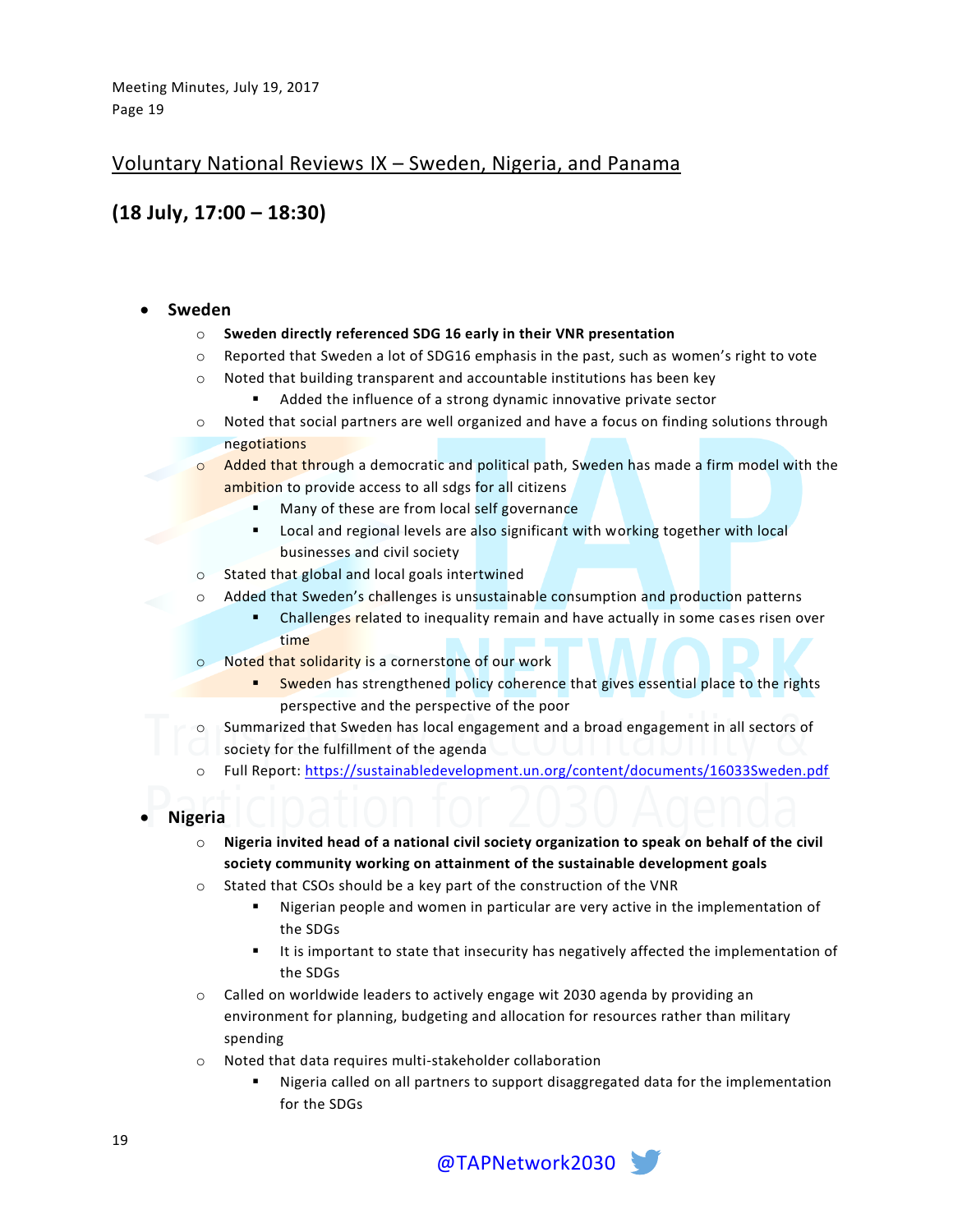- Noted need to create awareness for the general public
- Monitoring and ensuring transparency in the implementation of the SDG process needs to be at all levels
- o Full Report:<https://sustainabledevelopment.un.org/content/documents/16029Nigeria.pdf>



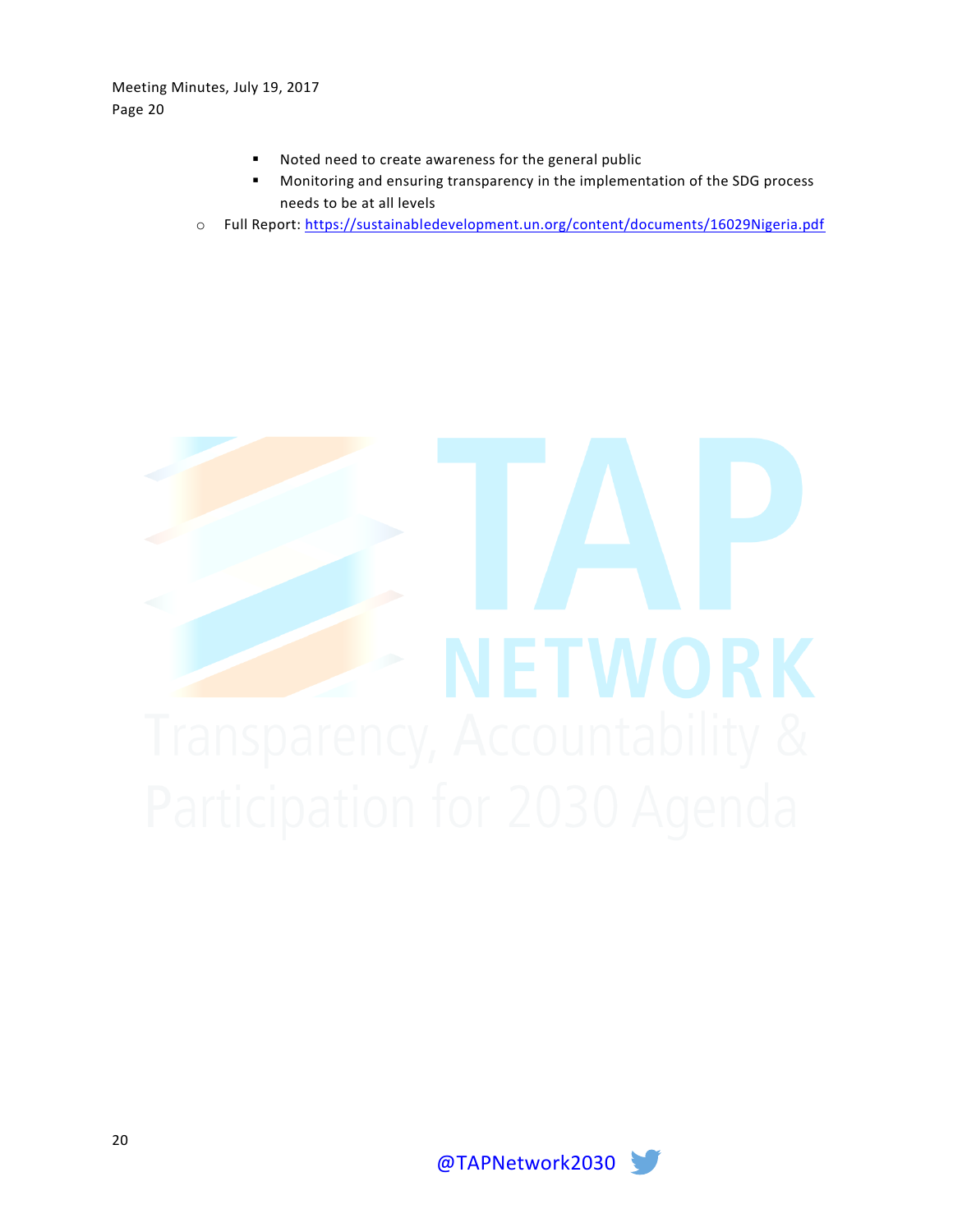## **Voluntary National Reviews X – Honduras, India, Maldives**

## **(19 July, 9:00 – 11:00)**

#### **Honduras**

- $\circ$  Noted the participation of workers, peasant farmers, NGOs, academia and also the private sector in our country
	- Added that both in high level committee and technical committee Honduras has a considerable degree of participation from that part of society
- o Noted the implementation of the third open government plan in Honduras
	- **There again civil society, private sector, and academia are involved**
- o Announced is a new secretary of state for human rights will be adopted and will start
	- working as of next year
- o Full Report:
	- <https://sustainabledevelopment.un.org/content/documents/15871Honduras.pdf>

**India**

- o In the introductory video there was no mention of the SDGs, and the speaker explains that:
	- **National goals have greater resonance with the people**
	- There is greater ownership since the programs are seen as homegrown
- o Noted there were 5 key stakeholders in the SDG implementation process, including
	- **Government** 
		- Speaker of parliament
			- Parliament hosted several forums of SDGs
		- Ministry of statistics and program implementation
		- Prime Minister sees progress and implementation
		- Sub national governments
			- o Local bodies taking the lead in implementing development
			- initiatives
	- Village level / citizens
		- Consultation on this level
	- Civil society
		- playing critical role independently and through partnership with government
	- Corporate sector
		- actively originating consultations and initiative action on various SDGs
	- Academia
- o Noted focus on SDG1 Poverty Elimination
- o Added that global partnerships for sustainable development were important
- o **Interactive Dialogue**
	- Representative of Belarus

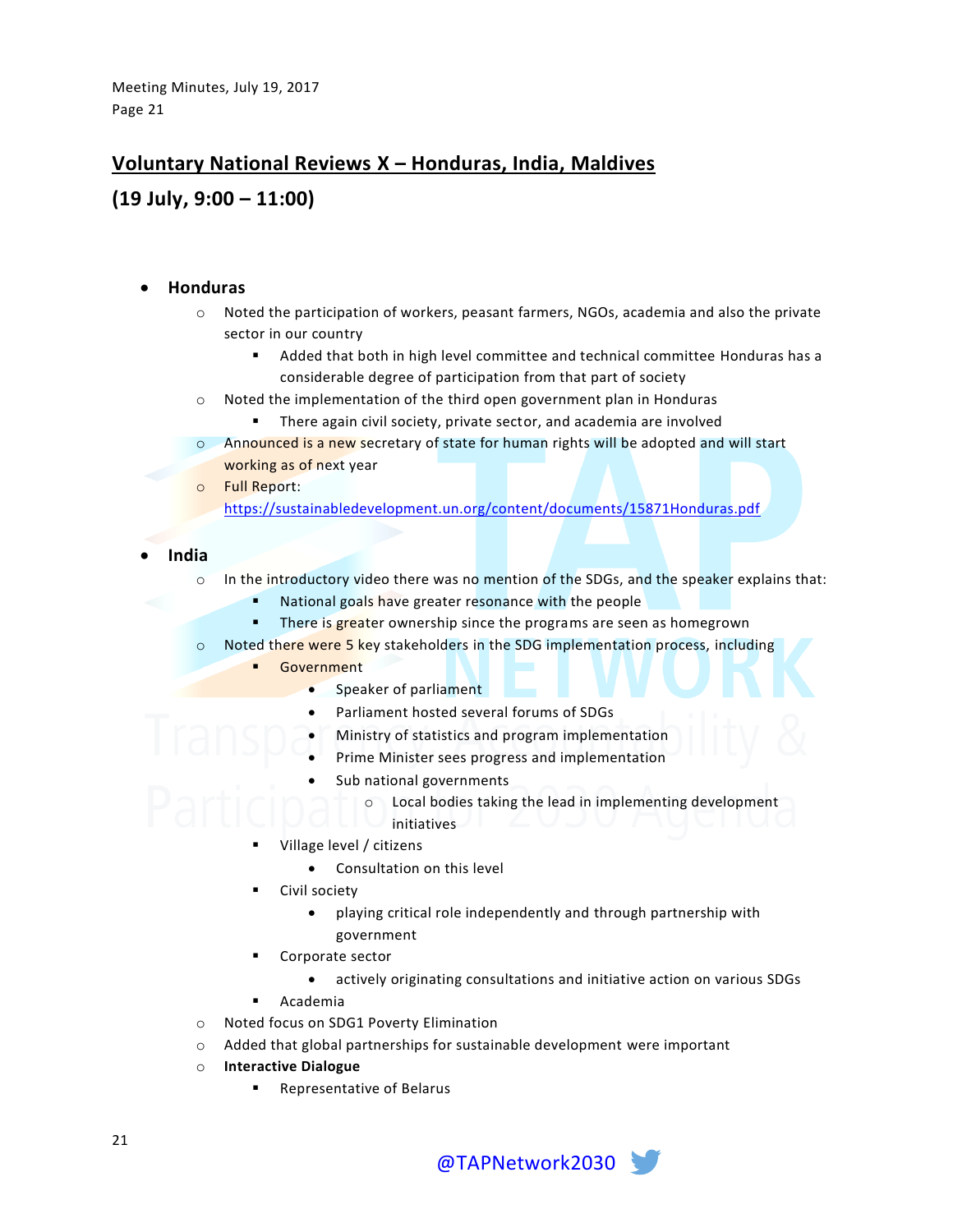- Question regarding challenges of implementing sustainable development in a large country
- What is the approaches, how do you get statistical indicators together to monitor whether you are implementing the SDGs
- National institution which coordinates the work on the SDGs
- o Full Report:<https://sustainabledevelopment.un.org/content/documents/15836India.pdf>
- **The Maldives**
	- $\circ$  Stated that integrated process in the Maldives is built upon the successful implementation of the MDGs in the country
	- o Added that stakeholder engagement and participation is important in the realization of the SDGs
	- o Build resilience of communities to promote prosperity of the small island state
	- o Noted that collaborative efforts among the civil society is vital to achieve the ambitious goals
	- o Noted that data is a huge challenge
	- o **Interactive Dialogue**
		- Scientific and Technology Community Major Group
			- How is the government of the Maldives ensuring efforts to take and collect disaggregated data on people in vulnerable situations and marginalized communities
	- o Full Report:<https://sustainabledevelopment.un.org/content/documents/15891Maldives.pdf>

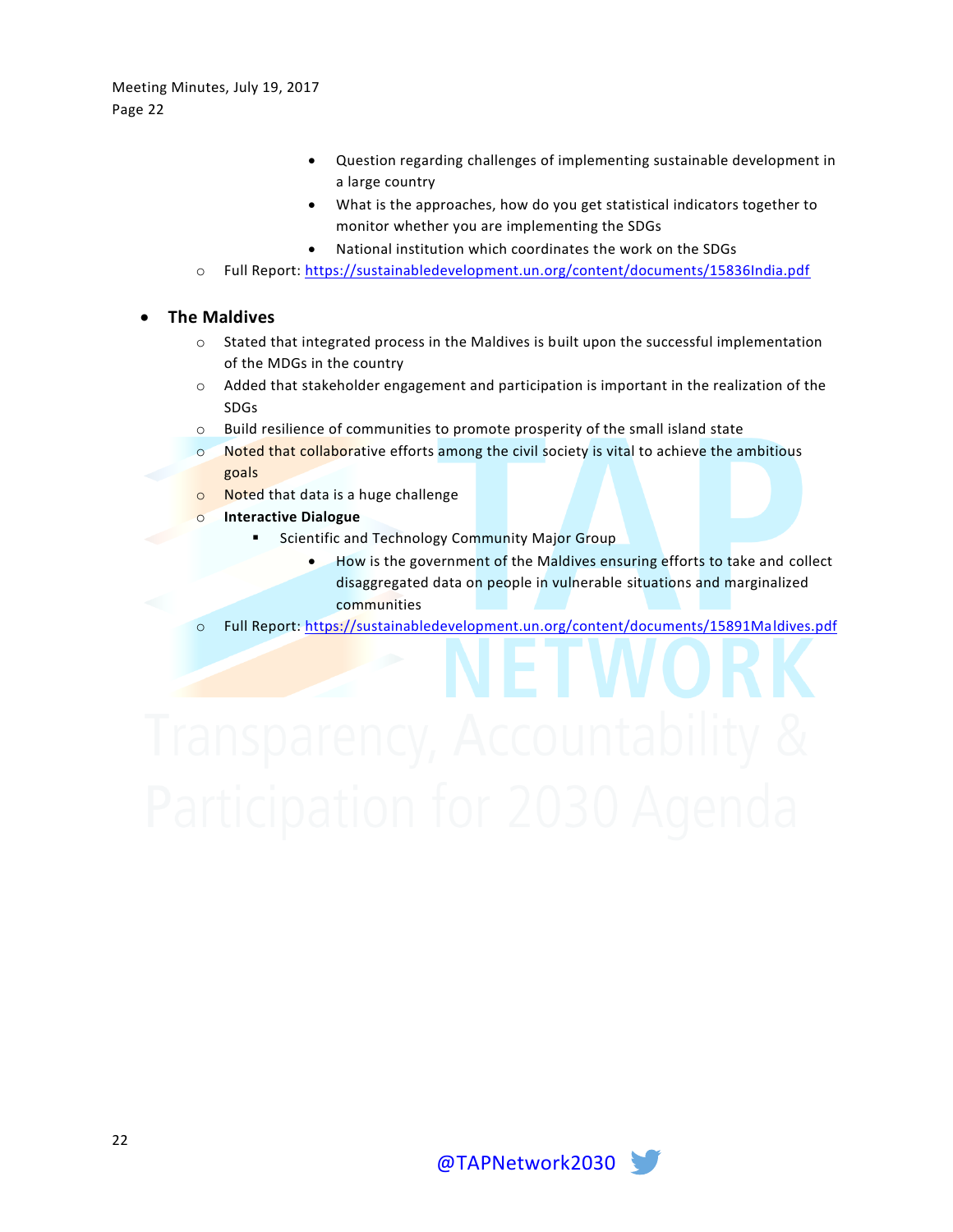# **Voluntary National Reviews XI – Azerbaijan, Afghanistan, Belize and Denmark (18 July, 11:00 – 12:45)**

#### **Azerbaijan**

- o **Azerbaijan did not mention civil society or any SDG16 related issues**
- o Noted that several state programs are initiated to further transform society
	- Or particular importance are the poll lowering state programs
	- **State program on maternal and child health**
- o Added that National coordination council for sustainable development was established by the prime minister
- o Stated that Azerbaijan aligns SDG to national priorities in order to mainstream together
- o Stated that Armenian aggression against Azerbaijan has cost us hundreds of millions of dollars, which has been detrimental to the SDG implementation process
	- If Armenia does not want to be called an aggressor then do not be an aggressor
	- Two days ago an Armenian sniper has killed a young Azerbaijani girl
- o **Interactive Dialogue**
	- Armenia
		- Armenia protesting that mention of Armenian-Azerbaijani conflict has nothing to do with the HLPF
		- Wished Azerbaijan to make genuine efforts to address their problems including massive corruption, lack of accountability, and crack down on human rights and civil society organization to ensure good governance on all levels

#### Full Report:

<https://sustainabledevelopment.un.org/content/documents/16005Azerbaijan.pdf>

#### **Afghanistan**

- o Noted that Nationalization process of indicators and the global targets have been reviewed by different stakeholders with realization of national context and circumstances
	- 125 targets
	- 190 indicators
	- Have been divided into 8 national budget sectors and 17 subsectors to clarify sdgs to respective ministers
	- o Noted that national coordination committees, and others lead process of coordinating and monitoring sdgs in Afghanistan
	- o Stated that consultations resulted in crucial impacts of planning process of subnational entities
	- $\circ$  Noted that their VNR report has been in consultation with various stakeholders
	- o Expanded advocacy and outreach activities at subnational levels
		- We can see data sources and budget entities, CSO surveys all this data will come to the SDG secretariat

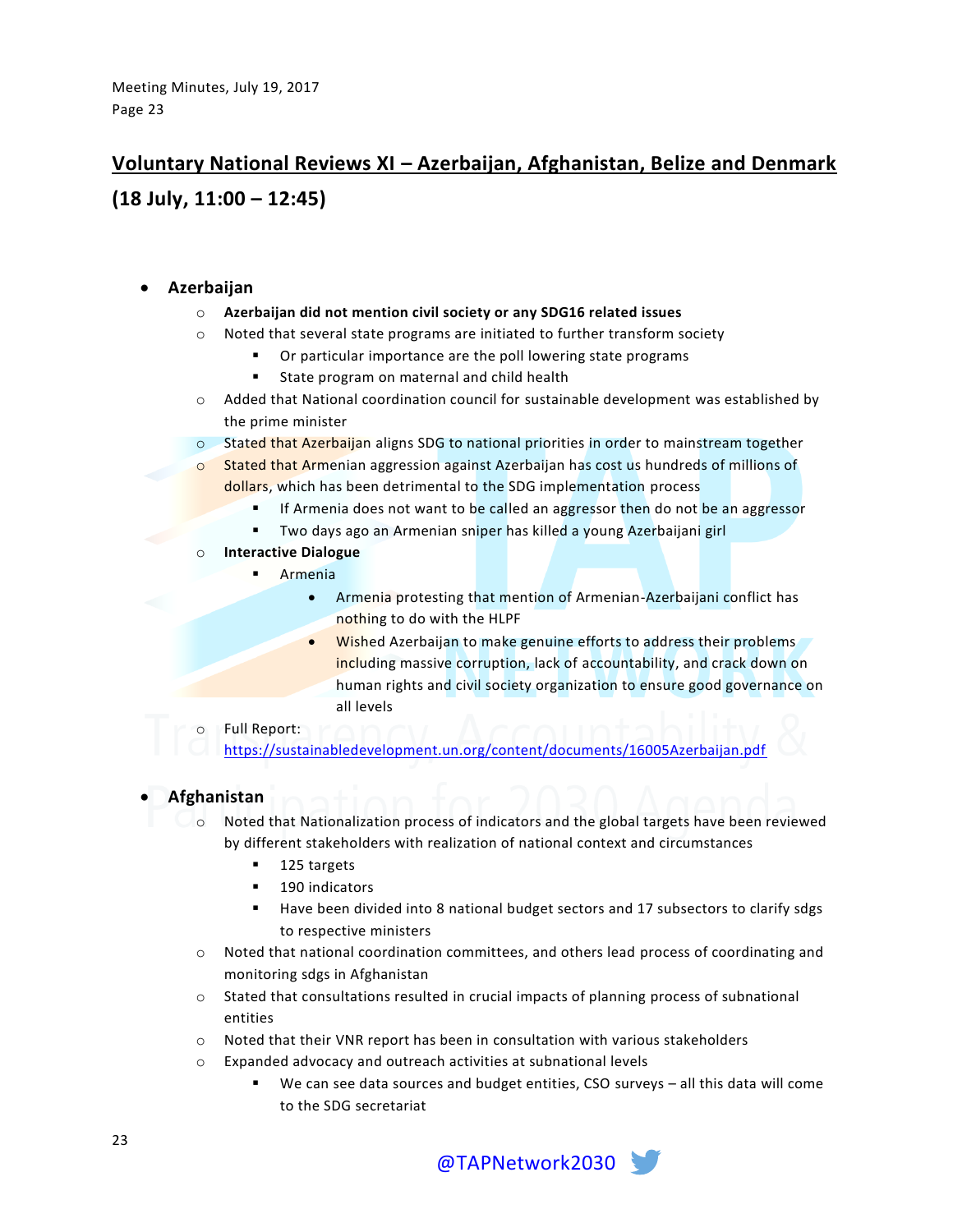#### o **Interactive Dialogue**

- Nothing of note in relation to SDG16
- o Full Report: <https://sustainabledevelopment.un.org/content/documents/16277Afghanistan.pdf>

#### **Belize**

- o **Belize made a mention of SDG16 in their Voluntary National Review presentation**
- $\circ$  Stated that governance and citizen security is an integral part of improving quality of life for all Belizeans living now and in the future
	- $\blacksquare$  It is part of four broad critical success factors
	- Enhance governance and improve citizen security, Belize endeavors to strengthen institutional engagements linking to national decision making progress
		- This covers sdgs 16 and 10
- o Stated that to support implementation growth and SDG strategy establishing a coordination committee was vital
- o Noted that both state and non-state actors are consulted in the steps taken towards the 2030 agenda
- o **Interactive Dialogue**
	- Nothing of note in relation to SDG 16
- o Full Report:<https://sustainabledevelopment.un.org/content/documents/16389Belize.pdf>

#### **Denmark**

- o **Denmark invited a representative from their national CSO organizations to present, commend and criticize actions towards civil society**
- o Denmark promises to keep country as one of the least corrupt countries in the world and continue to work together with peace keeping efforts
- o Noted that partnerships that are cross cutting are a priority to all of our efforts
- o Danish CSO representative will represent the VNR process:
	- Unfortunately many other countries crack down on civil society
	- I am honored to be challenging by government to be the leader I know we can be
	- We encourage all member states to treat their civil society in the same way that Denmark does
	- We call governments to develop a proper gap analysis the pins down targets where Denmark needs to step up efforts both nationally and in our global responsibility
- o Noted that status report are published regularly
- o Added that statistics Denmark has made the first statistical report on the global indicators which is included in our VNR report
- $\circ$  Noted that regarding CSOs and how to better involve all participants to be a crucial part of change is still a learning process.
- $\circ$  Noted that there is hope that the SDGs can be seen by other countries as a domestic policy rather than an international policy
- o **Interactive Dialogue**
	- NGO Major Group
		- Speaking on behalf of CSO organizations in Denmark

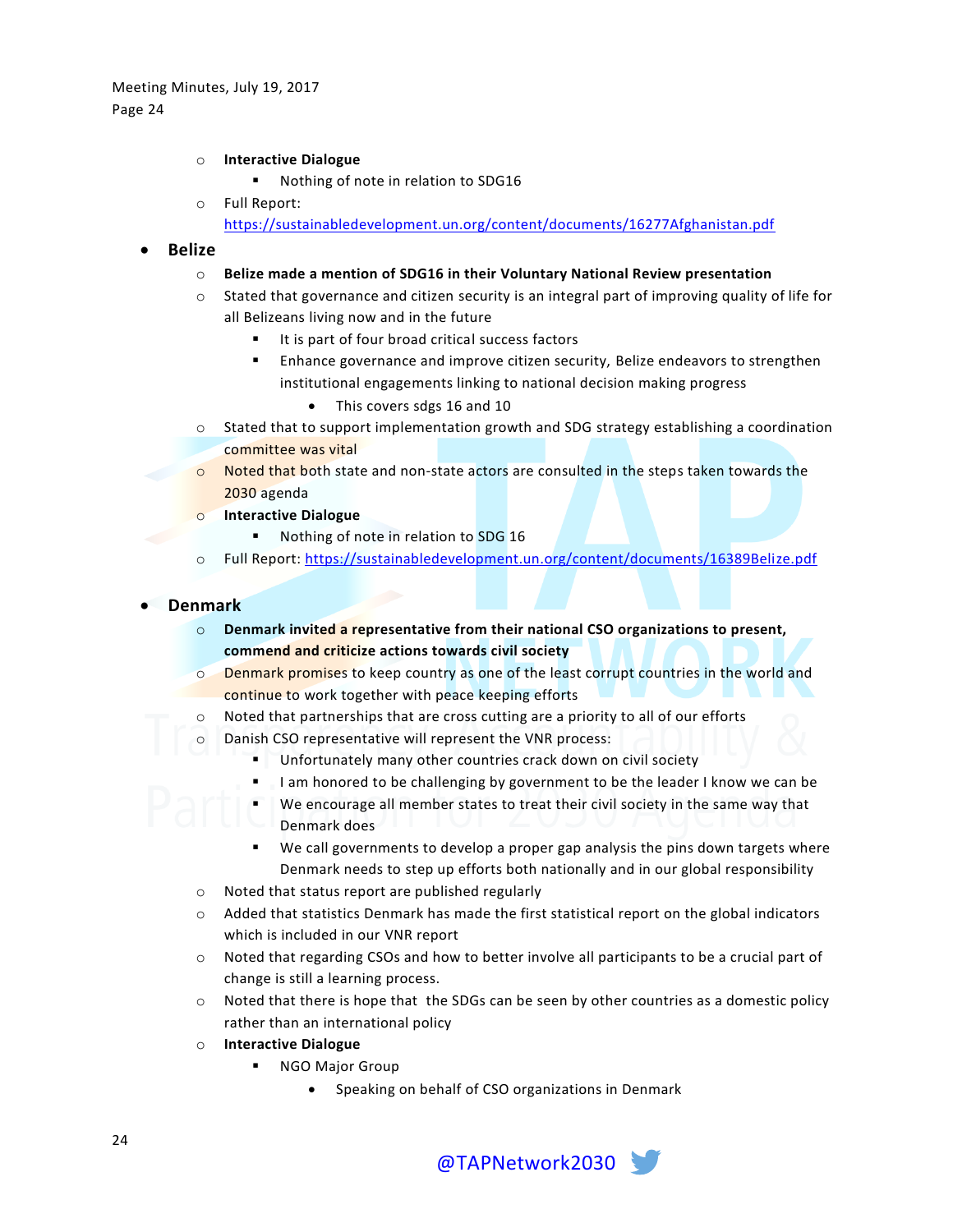- As documented by civil society, Denmark still has a long way to go
- Share the minsters ambition that civil society is strongly involved
- However we have yet to see an approach to fully engage CSOs
- Documented that vulnerable groups in Denmark are discriminated against, such as disabled and minority communities such as immigrants and refugees
- o Full Report:<https://sustainabledevelopment.un.org/content/documents/16013Denmark.pdf>



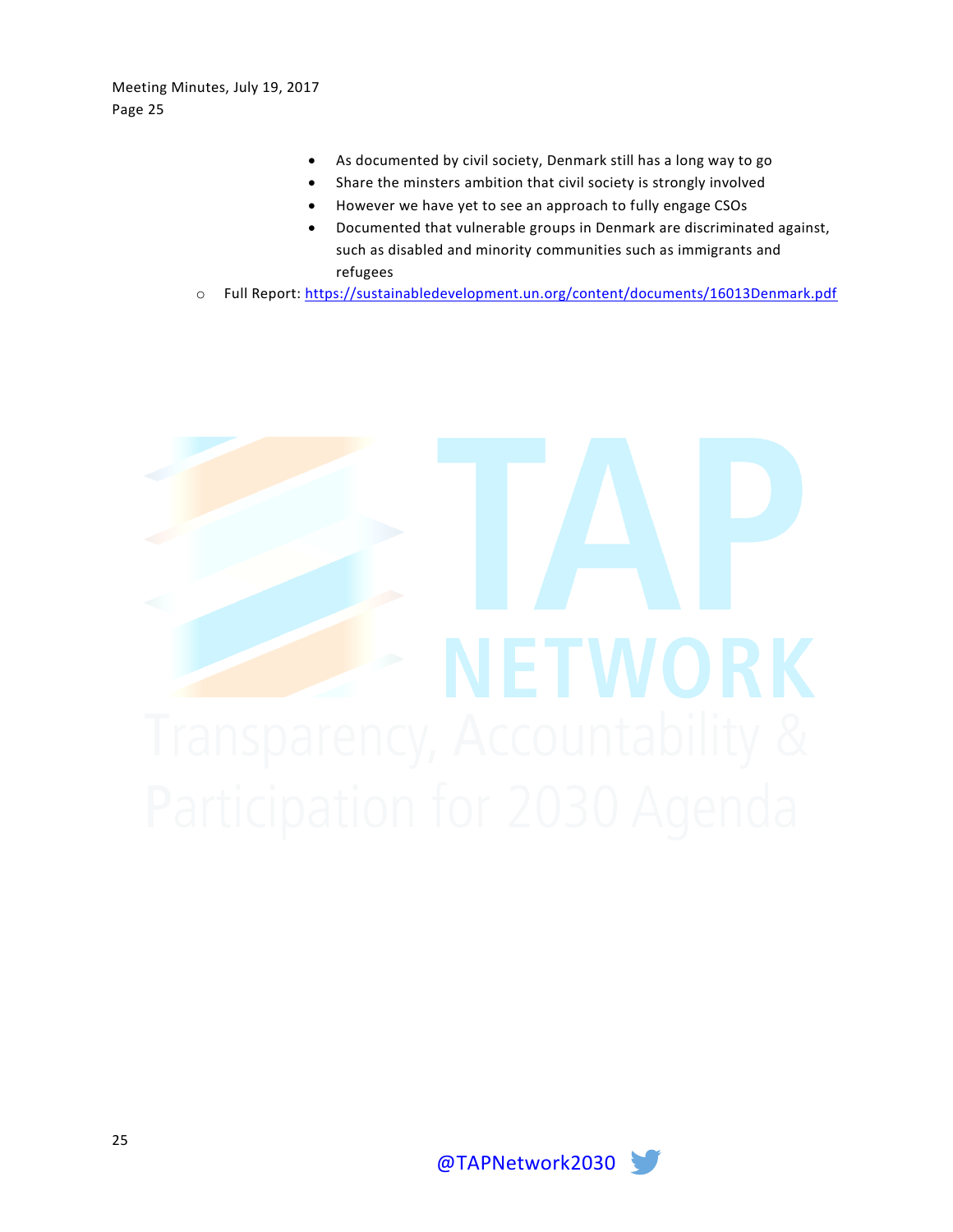## **Voluntary National Reviews XII – Togo and Cyprus**

## **(18 July, 12:45 – 14:00)**

- **Togo**
	- o **Togo directly mentions civil society reports and civil society organizations in their Voluntary National Review in addition to noting extensive civil society participation**
	- o Noted that Togo has been chosen to host the first African symposium on SDG governance
	- $\circ$  Stated that the Togolese government wishes to call upon all partners working on the implementation of the SDGs
	- $\circ$  Added that Togo has been chosen along with Belize to experiment with the local level sdg implementation
	- o Noted that shadow reports have been conducted by Togo CSOs
		- Invite stakeholders to come to government, but government must also reach out to all corners of the nation
	- $\circ$  Eight civil society representatives have come and four have been paid by the government so yes this is fruitful but we feel that there can be even more participation for all stakeholders from Togo
	- o Full Report: <https://sustainabledevelopment.un.org/content/documents/10503togorapport.pdf>

#### **Cyprus**

- **Cyprus involved a representative of the Cyprus Civil Society Organization on Development and Social Integration to present a section of the VNR presentation regarding involvement of other stakeholders in Cyprus SDG implementation**
	- o Indicated that Cyprus are on a good course to meet targets through legislation or other policies
	- o Noted a nation-wide focus on youth
	- o Cyprus Civil society organization on development and social integration will speak on the involvement of other stakeholders in Cyprus
		- CSOs in Cyprus try to advance currently their capacity addresses, mainly related with awareness, education, and social injustice
		- CSO field is still young and inexperienced as there has only been progress after EU accession however we developed our skills to access local citizens through grassroots activities and also with the help of the government there has been incorporated in the decision making process
		- SDGs through civil society:
			- Raise awareness vertically and horizontally to the people
			- Sustainable development education through schools for future youth, advocacy and activities to promote global citizenship education
		- We try with the collaboration with min of foreign affairs and education to develop a dedicated government authority on sustainable development

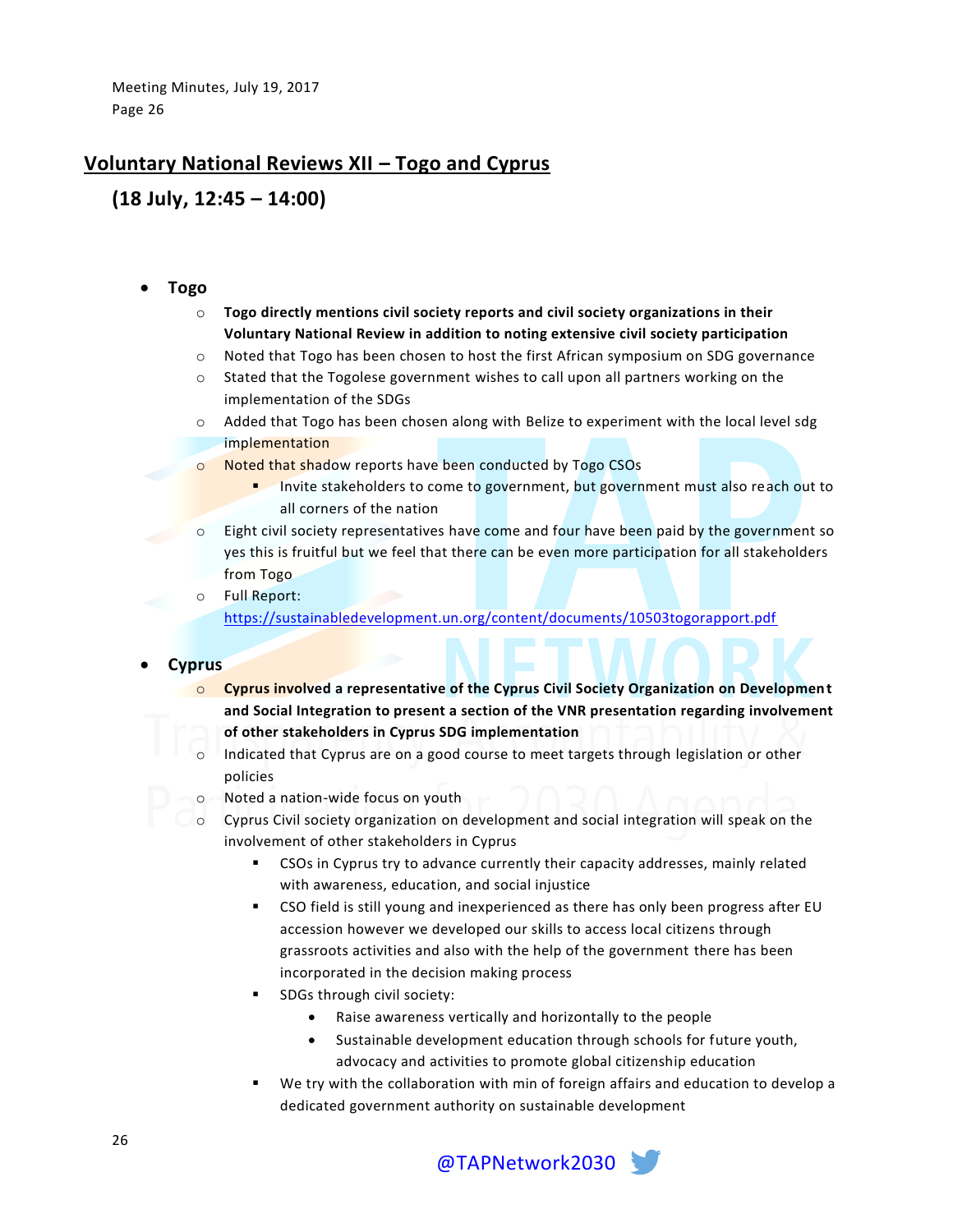- **•** Challenges:
	- **•** Institutionalization of CSOs
		- o Both government departments and CSOs need to deepen collaboration
- o Full Report:<https://sustainabledevelopment.un.org/content/documents/15886Cyprus.pdf>

#### **Questions**

- o NGO Major Group
	- Question quality of engagement as it seems uneven and patchy and week institutional arrangements for meaningful diverse civil society actors
	- Shadow reports should also be posted on the UN website
	- Civil society must be allowed to be able to hold governments accountable
- o Other Stakeholders
	- What guarantees the participation of all stakeholders
	- **How does Cyprus plan to engage in the Cyprus youth council in their decision** making implementation process

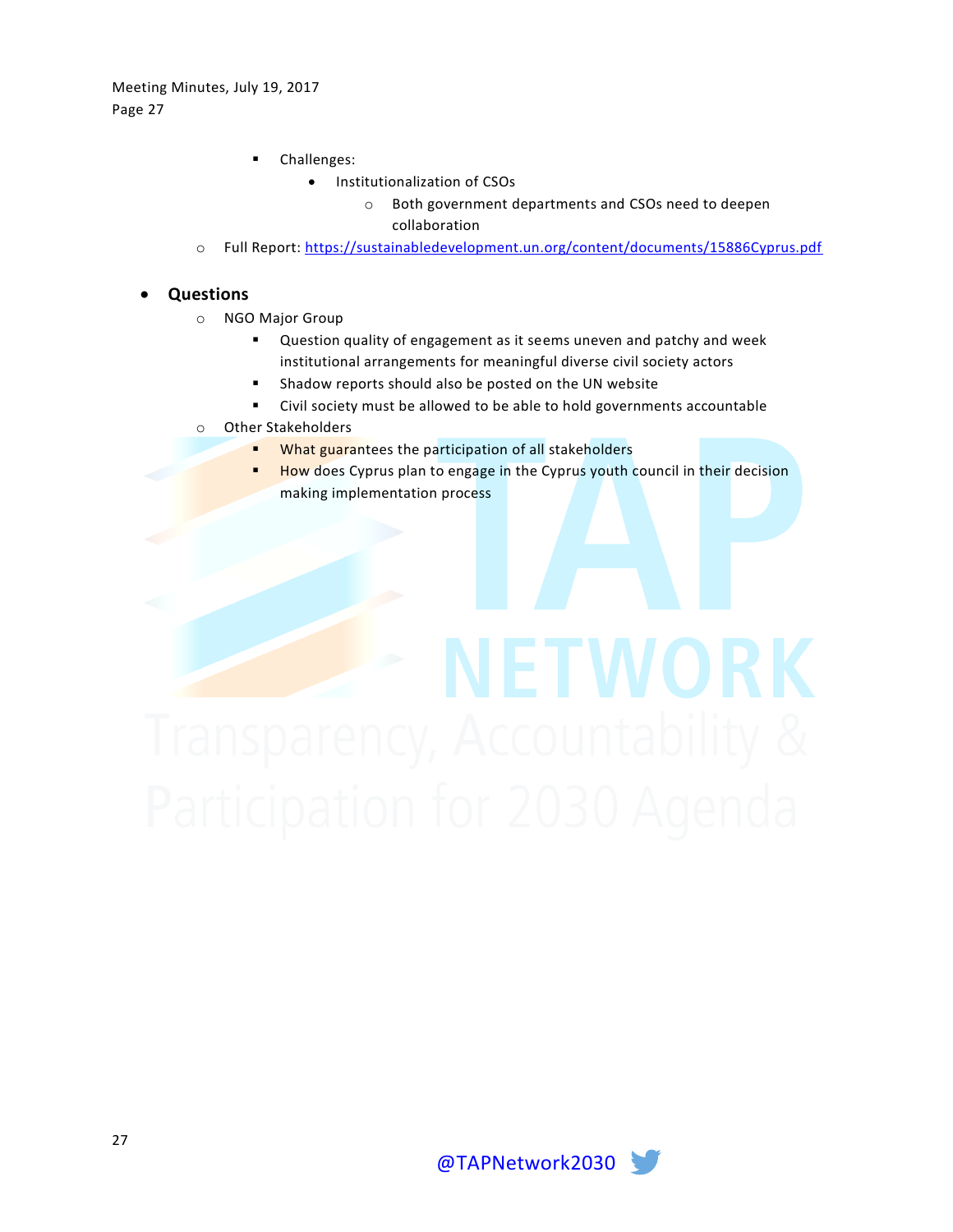# **Voluntary National Reviews XIII – Botswana, Qatar, Slovenia, Tajikistan, El Salvador**

**(18 July, 15:00 – 17:15)**

#### o **Botswana**

- o Noted that all necessary institutional mechanism have been established for the successful implementation of the SDGs in Botswana
- o Added that technical working groups operationalize all government programming throughout the economy are being taken on board for monitoring and evaluation of the SDGs
- o Steps
	- Development of plan of action by a roadmap
	- **Implementation through building on existing programs**
- o Noted various initiatives to the rural peoples for their development and inclusion
- $\circ$  Added that several interventions are in place to help beneficiaries to make poor and vulnerable families
- o Questions
	- **Working Group on Workers and Trade Unions** 
		- Where will there be civil society in areas such as for people led data collection
		- **There is little civil society mentioned**
		- There is an inherent disconnect between the agenda and actions of government at national level
- o Full Report:

<https://sustainabledevelopment.un.org/content/documents/16397Botswana.pdf>

#### o **Qatar**

- o **Qatar failed to mention civil society in VNR presentation, including question and answer session**
- o Stated that Qatar does not view the issue of economic, social, and environmental progress from a purely internal perspective
- $\circ$  Added that Good governance and sovereign rule of law entrenching human principles, achieving social justice and non-marginalization is all important for sustainable development
- o Noted Qatari interest in the children and youth reflects indicators
	- We set aside 20% of revenues to education sector
	- Takes extra care of socioeconomic activities of the youth
- o Questions
	- Children and Youth Major Group
		- How is Qatari civil society involved in the conversation of agenda 2030 and their engagement in writing the national report?

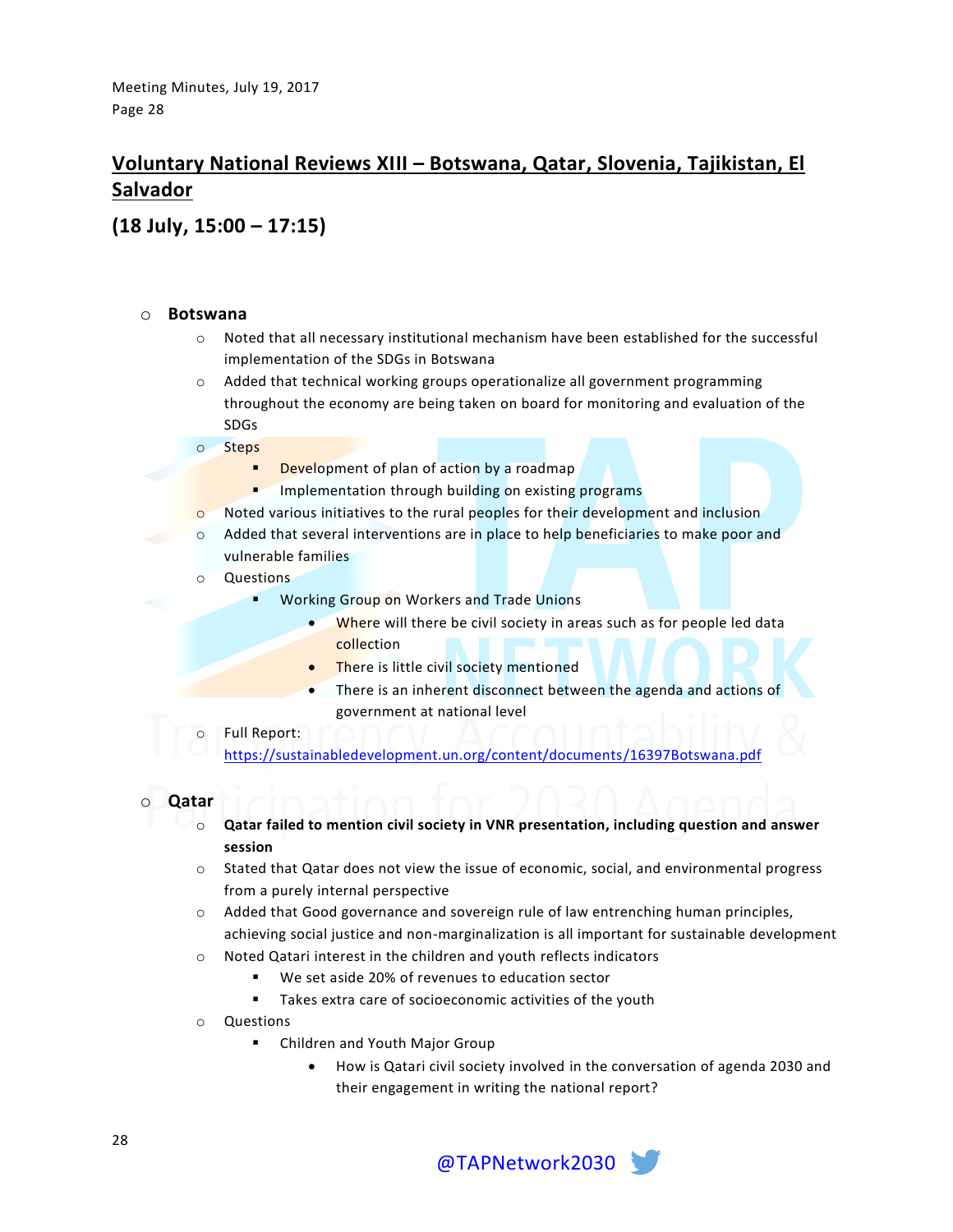o Full Report: [https://sustainabledevelopment.un.org/content/documents/16517Qatar\\_EN.pdf](https://sustainabledevelopment.un.org/content/documents/16517Qatar_EN.pdf)

#### o **Slovenia**

- o **Slovenia invited a representative of the Slovenia NGO Platform, a member of civil society, to speak in the VNR presentation**
- $\circ$  Stated that the VNRs are an important step of creating monitoring system for sdg implementation
- o Noted that while there are several gaps that need to be addressed Slovenia is on a good track towards activing the sdgs
- o Added that Slovenia encourages and actively promotes diverse and inclusive partnerships with civil society and the private sector
- o Representative of Slovenia NGO platform gave speech
	- Slovenia had tens of events with several hundred citizens able to and had participated in discuss the future we all want
	- Realize gaps
	- We don't want to make this a one-time process but to find a way to organize stakeholder engagement on a more permanent basis
- o **Questions**
	- UN stakeholders on NGO
		- Thanks for involving CSO in process
		- Address following points:
			- o We urge to dialogue with all stakeholders in all diversity aside from just civil society
			- o Will there be further regular transparent consultations with the diversity of stakeholders to strengthen participation in the development and implementation of the upcoming national strategy?
- o Full Report:<https://sustainabledevelopment.un.org/content/documents/16313Slovenia.pdf>

#### o **Tajikistan**

- o Noted local government importance as an instrument for integrating SDGs
- o Added that close coordination and partnership is needed
- o Ensured committed approach to raising awareness of civil society, particularly youth, about sdgs for their interest
- o Full Report: <https://sustainabledevelopment.un.org/content/documents/16021Tajikistan.pdf>

#### o **El Salvador**

- o 2 institutional levels
	- **Political coordination based on management cabinet** 
		- Technical coordination with a group in which 71 state institutions coordinated by the foreign ministry and technical planning and secretariat of the presidency